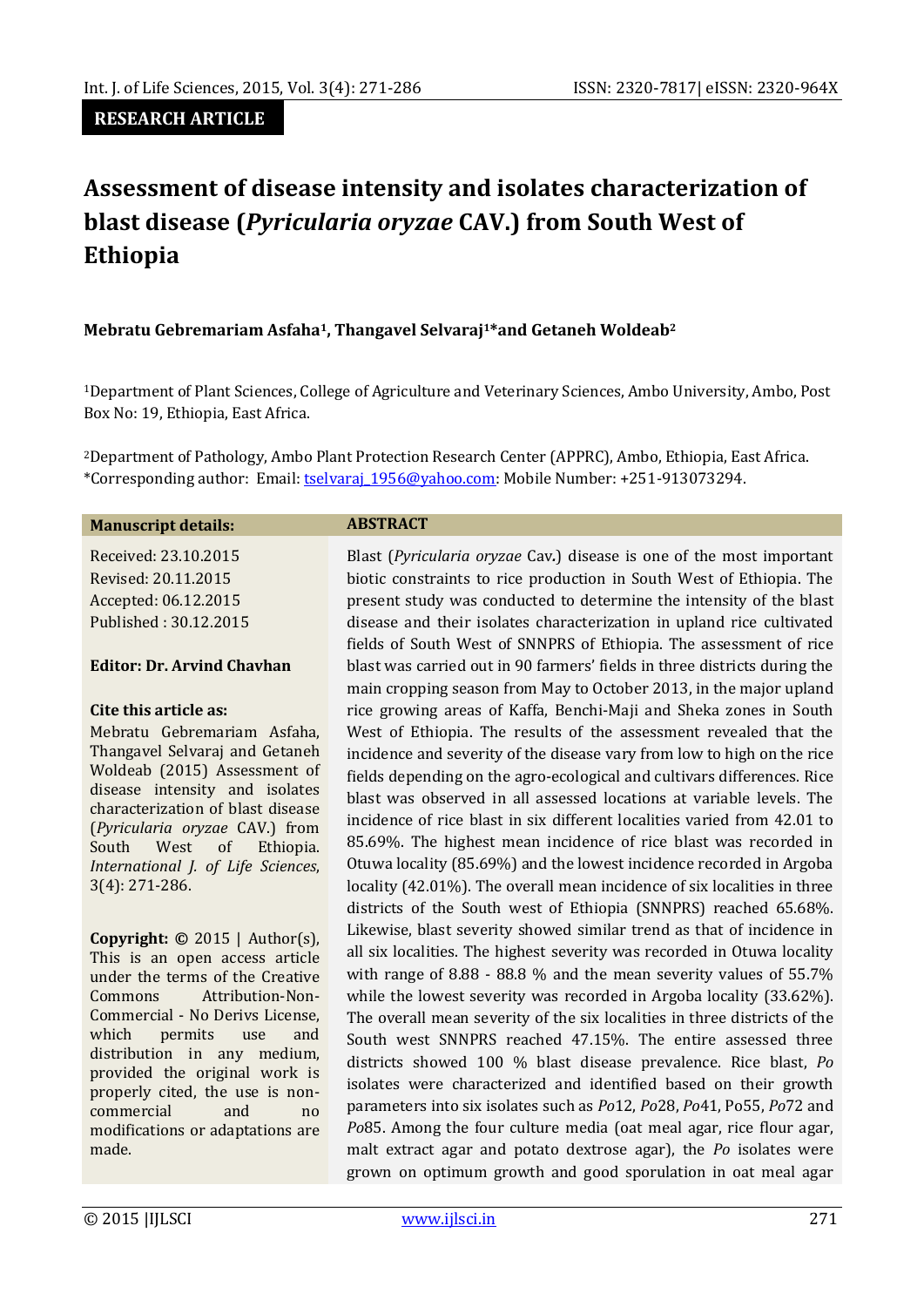followed by rice flour agar. The optimum temperature and pH of the growth of the *Po* isolates were at 30°C and 6.5, in almost all isolates, respectively. It could be concluded that the rice blast was the most important disease of rice cultivars in South West (SNNPRS) of Ethiopia. Further studies could be conducted to evaluate the upland rice cultivars resistance against the isolated blast (*Po* isolates) pathogens under greenhouse and natural environmental conditions.

**Key words:** Rice, blast, *Pyricularia oryzae*, Assessment, Disease Intensity, *Po* isolates, Characterization.

#### **INTRODUCTION**

Rice (*Oryzae sativa* L*.*) belongs to the family Poaceae, is one of the main cereal food crops in most part of Africa, however, the rice cultivation and utilization as a food crop in Ethiopia is very recent phenomenon (Traore *et al.,* 2006; Abdu *et al.*, 2013). It is recognized as an important strategic food security crop and as a crucial element in the staple food economies of Sub Saharan Africa (Abdu *et al.*, 2013). It is also the most rapidly growing source of food crop in Africa, and significant importance to food security and food self-sufficiency in an increasing number of low-income food deficit countries (FAO, 2012). Rice cultivation in Ethiopia has begun at Fogera (Amara Region) and Gambella plains in the early 1970's (EIAR/ FRG II, 2012). It is reported that the potential rice production area in Ethiopia, which is estimated to be about thirty million hectares (MoARD, 2010). The number of farmers engaged in rice production has increased from about 53,302 ha in 2006 to about 284,868 ha in 2009. Similarly, the area allocated has increased from about 18,527 ha in 2006 to about 155,886 ha in 2009 along with production increase from about 42,825 tons in 2006 to about 498,332 tons in 2009. There is an increased trend in area allocation and production of rice in Ethiopia. A total of 4,98,332 tons of rice was produced in the country and out of these 92,562 tons production was produced in Southern Nation and National People of Regional States (SNNPRS) and out of these 90,953 tons production was produced in

Kaffa, Benchi Maji and Sheka zones. The rice average yield in Ethiopia is 2.7 tons/ha in upland rain-fed and 3.2 tons/ha in lowland areas (EIAR/ FRG II, 2012).

The major problems in rice production around the world are biotic and abiotic stresses against rice crops (Ou, 1985). One of the biotic stresses in rice crop is blast disease, which caused by a filamentous, ascomycetous fungus, *Pyricularia oryzae Cav*. It is an infectious fungal disease, which is distributed worldwide and prevailing in more than 85 countries of the world ((Jamal *et al.,* 2012) and also as one of the most important disease infecting rice plants in African countries (WARDA, 2004). The disease is a significant problem in temperate regions including Ethiopia and can be found in areas such as irrigated lowland and upland. *Pyricularia oryzae* is otherwise known as rice blast, rice seedling blight, and rotten-neck blast, pitting disease, leaf blast, node blast, panicle blast, collar blast and Johnson's spot (NDPRB, 2011). Blast can be found on the rice plant from the seedling stage to maturity. The leaf blast phase occurs between the seedling and late tillering stages (Couch and Kohn, 2002). Rice blast causes economically significant crop losses annually and causes yield loss as high as 70–80% when pre-disposition factors favor epidemic development (Piotti *et al*., 2005). Several rice blast epidemics have occurred in different parts of the world, resulting in heavy yield losses in these areas ranging from 50 to 90 % of the expected crop (Jamal *et al* ., 2012).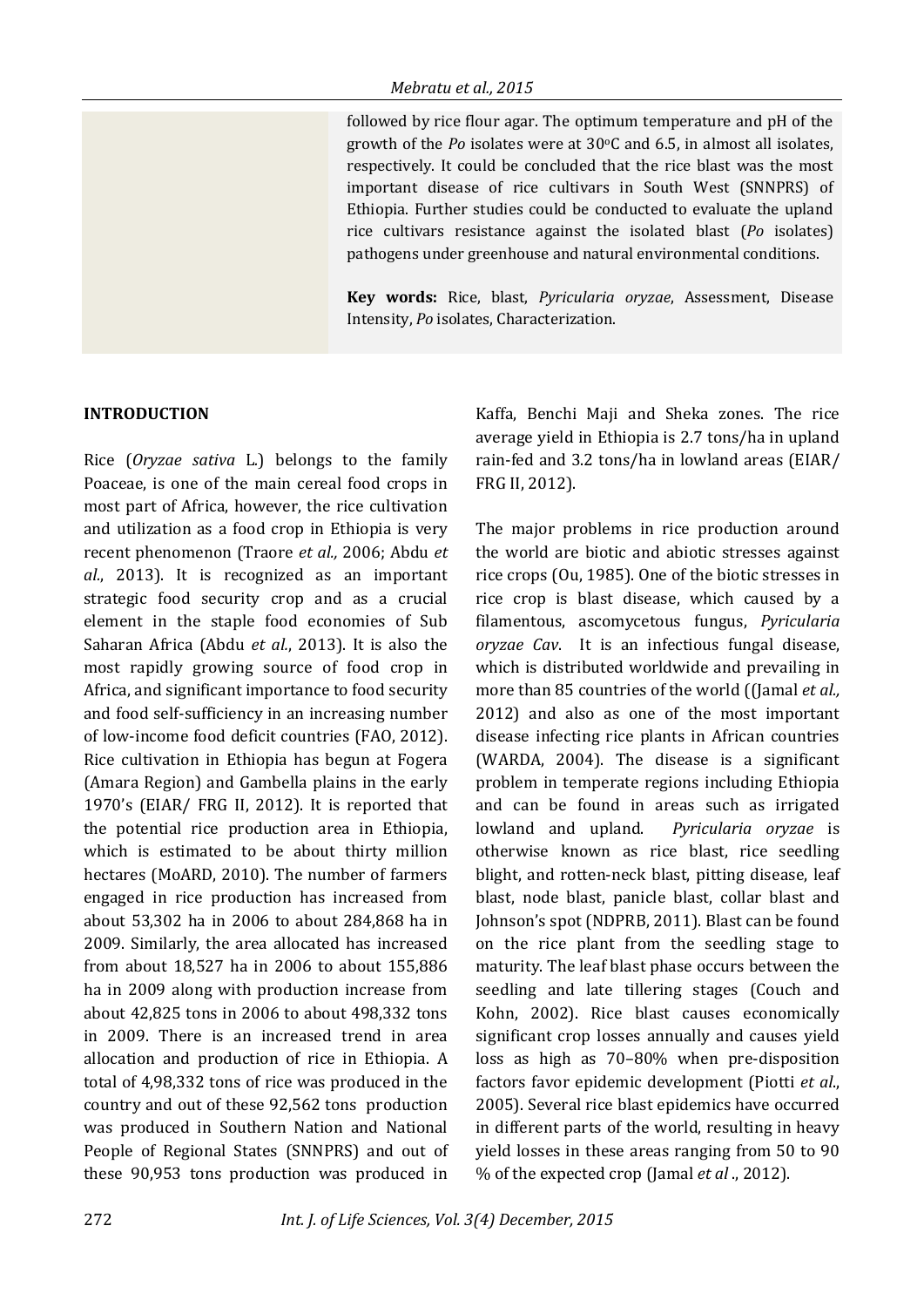In Ethiopia, blast disease has been recorded on rice in Amhara Region, since 1985 and also in SNNPRS (Abraham, 2008). This disease is one of the major constraints to intensification of rice cultivation. Assessment of the incidence and severity of plant disease is important to determine the disease intensity and status of the disease throughout a studies area in order to prioritize research. Despite the frequent occurrence of severe epidemics of the rice blast disease, there is no detailed information with regards to the rice blast disease intensity against *P. oryzae* pathogen in Ethiopia. *In vitro* condition, these fungi was isolated and identified and also inoculum multiplied on the specific culture media with optimum temperature and hydrogen – ion concentration (pH) (Meena, 2005). But some reports on the effect of culture media, temperature and pH on radial growth as well as on the morphological characters of the pathogen showed contradictory findings. Characterization of *P. oryzae* isolates will be needed in order to determination of cultural (medium), physiological (temperature and pH) and the morphological

studies (growth and sporulation) of the native isolates. With this regard it could be vital to conduct the assessment of the rice disease intensity in the South West SNNPRS of Ethiopia and also to identify the domains where rice blast disease may become constraint to the productivity. Therefore, the present study was conducted to determine the intensity of the blast disease and its isolate characterization in upland rice cultivated fields of South west of SNNPRS, Ethiopia.

## **MATERIALS AND METHODS**

## *Description of the study areas*

The assessment of rice blast intensity was carried out in 90 farmers' rice cultivated fields of Kaffa, Bench-Maji and Sheka Zones in SNNPRS South west of Ethiopia during the main cropping season from May to October 2013. The experimental rice research plots at Bonga Agricultural Research Center and one Private Sector Farm from Guraferda district were also included in the assessment.

| Zone            | District  | Altitude    | Longitude         | Latitude            |                  | Temperature <sup>o</sup> C | Mean annual  |  |
|-----------------|-----------|-------------|-------------------|---------------------|------------------|----------------------------|--------------|--|
|                 |           | range $(m)$ | $^{\circ}$ E)     | (°N)                | min              | max                        | rainfall(mm) |  |
| Kaffa           | Gimbo     | 500 - 1950  | $36^{\circ}0'0''$ | $7^{\circ} 15' 0''$ | $16.7$ °C        | 240C                       | 1710         |  |
| Benchi-<br>maji | Guraferda | 814-1995    | 34088'-<br>36014' | 5033'-70.21'        | $10^{\circ}$ C   | $30^{\circ}$ C             | 1200         |  |
| Sheka           | Yeki      | 800-1400    | 35°31'-35°35'     | $7°24' - 7°52'$     | $15.5^{\circ}$ C | $28.5^{\circ}$ C           | 2298         |  |

**Table 1 : Study areas environmental conditions.**

$$
Prevalence (%) = \frac{Number of fields affected by the disease}{Total number of fields assessed} \times 100
$$

The incidence of rice blast was calculated using the number of infected plants and expressed as a percentage of the total number of plants assessed (Jamal *et al*., 2011).

$$
Disease incidence (%) = \frac{Number of infected plants}{Total number of plants assessed} X 100
$$

The severity of the disease was examined visually on the whole plants within the quadrants and recorded as the percentage of plant parts (tissue) affected (percentage of blast infection of the plant).

Percent severity index (PSI) =  $\frac{\text{Sum of numerical rating}}{\text{No. of plants rated * max score of scale}}$  X 100

#### *www.ijlsci.in Int. J. of Life Sciences, Vol. 3(4) December, 2015* 273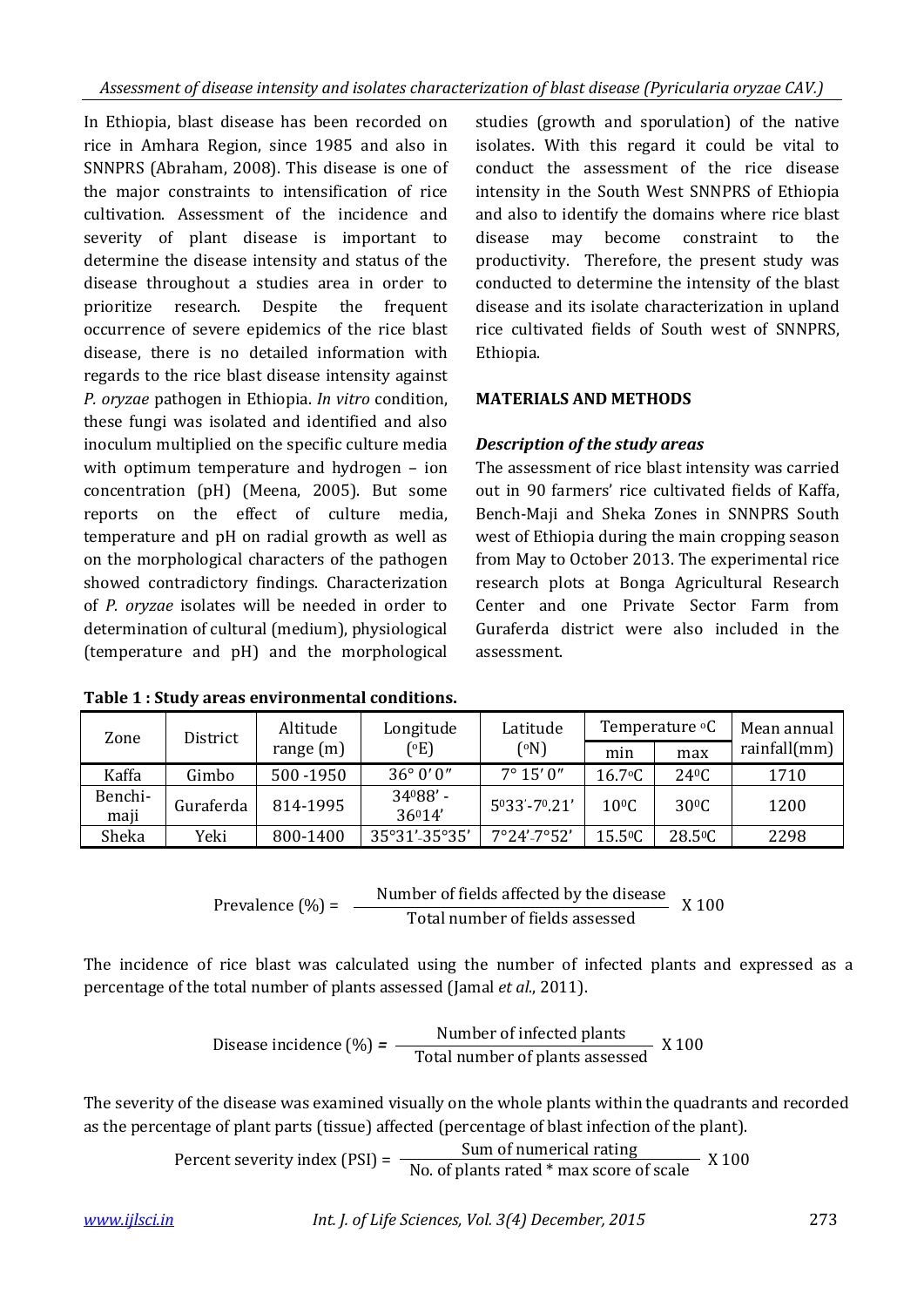The assessment of disease intensity was conducted at Kaffa zone, Gimbo district (Argoba and Choba localities), Benchi - Maji zone, Guraferda district (Otuwa, Berji and Kuja localities) and at Sheka zone, Yeki district (Alamo locality). A total of 6 localities, two from Kaffa zone, three from Bench-Maji zone, and one from Sheka zone were assessed for rice blast intensity. The description of the study areas altitude, longitude, latitude, temperature and mean annual rainfall is given in table 1:

## *Assessment of blast disease intensity*

The survey was conducted using simple random sampling method, within at 2-3 km intervals on rice fields along the main and accessible road sides. The rice blast incidence and severity were recorded along the two diagonal 'X' fashion of the fields at five random spots using 1m2 quadrants and used to calculate the average values. Totally, 90 farmer's rice fields were surveyed at critical growth stage of the crop (tillering) during which the blast symptoms reached its maximum severity level. From each locality, 15 farmer's rice fields were selected. The prevalence of the disease was calculated using the number of fields affected by the disease divided by the total number of fields assessed and expressed in percentage. Scoring scale of blast disease under field condition was rated according to the International Rice Research Institute (IRRI) scale of 1-9 ( $0 = No$  lesions; 1 = Small brown speaks of pin point size or large brown speck without speculating centre;  $2 = Small$  round dish to slightly elongated necrotic grey spots about 1-2 mm in diameter with distinct brown margin lesions are mostly found on lower leaves; 3 = Lesion type is same as in scale 2, but significant number of lesion are one on upper leaves;  $4 =$ Typical susceptible blast lesion, 3 mm or longer infecting lesions on 2% of leaf area;5 = Typical blast lesion infecting 2-10% of the leaf area;  $6 =$ Typical blast lesion infecting 11-25% of the leaf area; 7 = Typical blast lesion infecting 26-50% of the leaf area;  $8 =$  Typical blast lesion infecting  $51 -$ 75% of the leaf area; 9 = More than 75% leaf area affected) (IRRI, 1996; 2009). Data on

geographical information (longitude, latitude, and altitude) of each field were recorded using GPS (Trex Legend GPS system, Garmin).

## *Diseased plant sample collection*

Blast infected rice leaf samples at vegetative stage (tillering 3rd critical growth stage) were collected from farmer's fields at an altitude ranges between 1107 and 1423 m. a. s. l. Infected leaves were cut from the mother plant and placed in an envelope, which were labeled with all necessary informations including the name of the region, zone, district, localities, cultivars, GPS data and date of collection. Samples were kept in refrigerator at 4oC until the surveys in all the districts were finalized. Then after, samples were preserved in ice box and transported to Ambo University Plant Pathology Laboratory for pathogen identification and characterization.

## *Isolation, purification and identification of rice blast isolates*

The oat meal agar (40 g of rolled oats, 5 g of sucrose, and 16 g of agar and 1000 ml of distilled water), and potato dextrose agar media (200g of peeled potatoes, 20 g of dextrose, and 20 g of agar and 1000 ml of distilled water) were used for the isolation of blast pathogen. Diseased leaves of rice cultivars infected with pathogen were cut into small pieces (less than 1.0 cm in size) around the area showing the blast lesion including the edge of the lesion and were surface sterilized with 1% sodium hypochlorite for 1 min. followed by 3 washes with sterile distilled water. Then the plant pieces were placed in Petri dishes lined with moist filter papers and it was incubated at 25 0C for 24 h to encouraged sporulation. After incubation, these infected leaf pieces were examined under stereo-dissecting microscope. Abundant pathogen growth and sporulation were observed from in and around the lesions with grey, dense and bushy appearance*.* A sterile moistened needle was used to pick out some conidia by brushing the needle across the sporulating lesion. The conidia were placed on oat meal agar and potato dextrose agar media plates containing streptomycin (WARDA, 2004).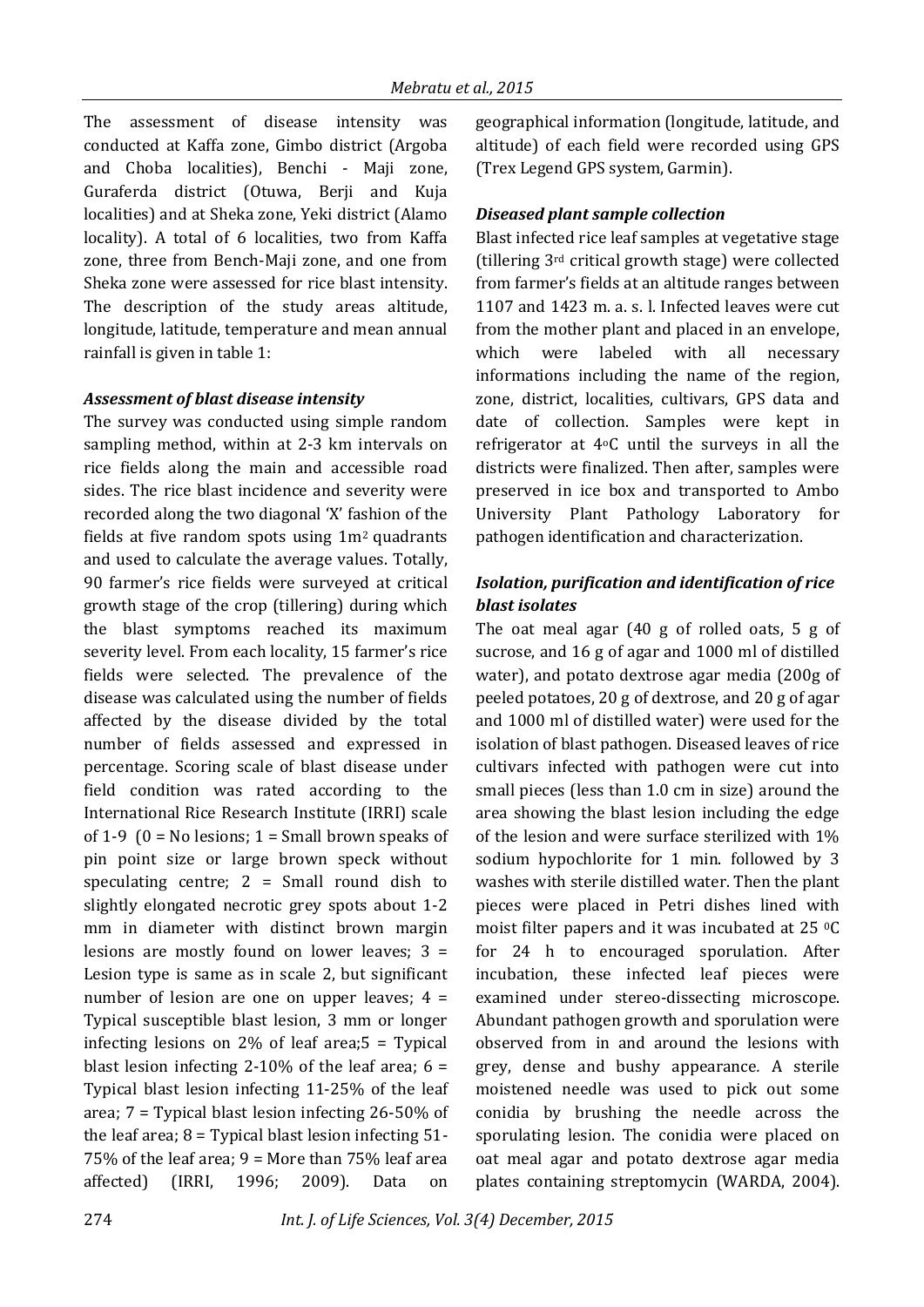Plates were incubated at 25°C for about 7-10 days with 12 h darkness and 12 h light. The identity of *P. oryzae* was verified by checking the conidia under light microscope (WARDA 2004). Identification of the pathogen was carried out according to the cultural and morphological characteristics as described by Agrawal *et al*., (1989) and Mew and Gonzales, (2002). The blast isolates designated as *Po* denotes *Pyricularia oryzae* and number denotes representative of sites based on Meena, (2005).

Isolates of the blast pathogen were isolated and purified using single spore (mono conidial) technique (Hoang Dinh *et al.,* 1999). Water agar medium (30 g of agar, 1000 ml of distilled water, 40 mg streptomycin, 5 g of sugar and 2 g of yeast extract) was used for the purpose of single conidial isolation Mono-conidial cultures were isolated from the field blast pathogen isolates, which were derived by streaking a loopful of conidial suspension across a water agar plates in a ''W" pattern, thus spreading the conidia. A guideline can be drawn on the undersurface of the plate. Following 24 h incubation at  $25^{\circ}$ C, germinating conidia can be easily picked up and sub cultured on to a fresh oat meal agar and potato dextrose agar media plates amended with streptomycin using a fine scalpel.

# **Characterization of the rice blast isolates**

# *Evaluation of different culture media for growth of P. oryzae isolates*

The four culture media viz. oat meal agar media (40 g of rolled oats, 5 g of sucrose, 16 g of agar and 1000 ml of distilled water), rice flour agar media (15 g of complete rice flour, 4 g of yeast extract,15g of agar and 1000 ml of distilled water), malt extract agar media (35.5 g of malt extract agar, and 1000 ml of distilled water) and potato dextrose agar media (200g of peeled potatoes, 20 g of dextrose, 20 g of agar and 1000 ml of distilled water) were used to compare the growth rate of *P. oryzae* isolates after 10 days inoculation (Meena, 2005). From the margin of

actively growing of *P. oryzae* isolates; 6 mm diameter mycelia discs of the 14 day old cultures of different *P. oryzae* isolates were inoculated on the middle of the Petri plates and three replications were maintained for each media. The inoculated Petri plates were kept at 30°C. The colony diameter of the growth of each isolate was measured after 10th day of the incubation period and the growth was calculated in mm with the help of a scale. The different colony characters like pigmentation, color of mycelia, surface texture, margin, mycelial growth, sporulation and size, shape and septation of conidia were recorded in all four media by visual and microscopic observations (Meena, 2005). The sporulation capacity of each isolate on different media was assessed by microscopic observations. A loopful of culture was transferred to a clean slide and mixed well with lactophenol and a cover slip was placed on it. The rate of sporulation was recorded in microscopic fields at 40X (Excellent >30; Good- 20-30; Fair-10-20; Poor-<10 and Nil-0) (Meena, 2005). Six *P. oryzae* isolates were identified. All the six isolates of *P. oryzae* were multiplied on OMA for 14 days and spores were collected. The length and width of 10 spores were measured under high power objective (40 X) for each isolate using a micrometer. The average size and shape of conidia (length and width) was determined using ocular and stage micrometer. Number of septa and color were also recorded (Chipili *et al*., 2004).

# *Effect of temperature on growth of blast isolates*

The effect of temperature levels on growth of only selected isolates of *P. oryzae isolates* were grown on potato dextrose agar media. Mycelial discs of the 10 day old culture of *P. oryzae isolates* (6 mm diameter discs) were placed on the middle of PDA Petri plates and incubated at seven different temperatures level i.e., 15, 20, 25, 30, 35, 40 and 450C. The experiment was laid out in Completely Randomized Design (CRD) with three replications. After five days of incubation, the colony diameter of each isolate was measured in mm (Getachew *et al.,* 2013).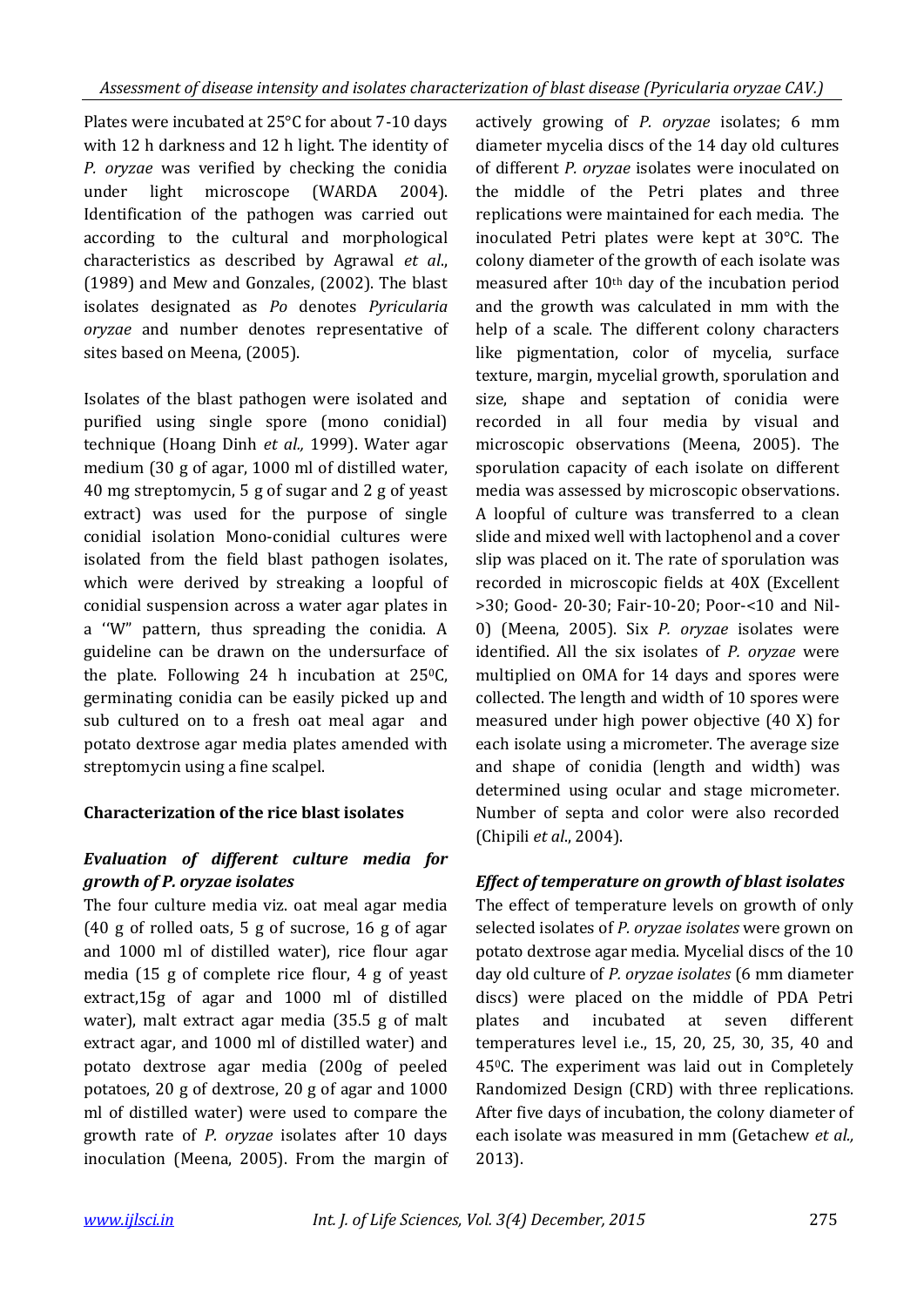## *Effect of pH on the mycelial growth of blast isolates*

The growth of the pathogen was also measured in terms of mycelial dry weight. The effect of pH on the growth of the pathogen was studied by the method of Meena, (2005) using potato dextrose broth media. Potato dextrose broth was prepared in 250 ml Erlenmeyer flask, each containing 30 ml broth basal medium. The pH of the broth was adjusted to 3, 3.5, 4, 4.5, 5.0, 5.5, 6.0, 6.5, 7.0, 7.5 and 8.0.with a help of digital pH meter using 0.1 N HCL and 0.1 N NaOH. Reaction of the medium was adjusted to the desired pH by using di-hydrogen phosphate citric acid buffer according to the method of Vogel (1951). Then the medium was sterilized in autoclave at 120°C for 15 min. From 10 day old culture of *P. oryzae* (6 mm diameter discs) were cut and inoculated into 30 ml basal medium in 250 ml flask and incubated at 30 °C. The experiment was laid out in Completely Randomized Design with three replications. After five days of incubation at 30  $\degree$ C, the dry weight of the mycelium of each isolate was recorded. After the given incubation period, the mycelial mat of the pathogen was removed and collected in preweighed what man's filter paper No 42 and the filter papers with mycelial mat were dried at  $60^{\circ}$ C for 6 days in electric oven. After drying, the filter papers with mycelium were re-weighed. The mycelial dry weight per culture was determined by subtracting the weight of filter paper from the weight of filter paper + mycelial mat (Meena, 2005).

## *Pathogenicity test for P. oryzae isolates*

Once the pathogen was isolated and identified, the pathogenicity test of the pathogen was necessarily for verification, that the fungus was the real cause of the rice blast disease or not. The pathogenicity of all six purified isolates of *P. oryzae* was confirmed by Koch's postulates by the method of Chevalier *et al.,* (1991) under greenhouse conditions at Ambo Plant Protection Research Center Ambo, Ethiopia. The greenhouse soil was prepared from field soil (sandy loam) : sand mixture (3:1), respectively and the soil was autoclaved at 121oC for 2 h. Disinfected viable seeds of Guraferda local rice cultivars were sown in autoclaved sterilized soil using 6 cm diameter pots with 5 plants per pot. The plants were inoculated after germination, at the age of 3-4 leaves and the seedlings in each pot was sprayed with 40–50 ml of spore suspension adjusted to 105 spores/ml with the help of haemocytometer. Atomizer sprayer was rinsed with 95% Ethanol and then washed with sterile distilled water and used for spraying (Hans *et al.,* 2003). Inoculated pots were placed on a rotating rack and were sprayed all plants simultaneously while rotating the rack to ensure even coverage of the leaves. The conidial suspensions were sprayed on to the rice seedlings until runoff while water was used for spraying the control treatment. The plants were placed inside the dew chamber at 25°C for 24h and then transferred them to a greenhouse bench at 25-30 °C. The severe symptoms were observed on inoculated plants. The symptoms of the lesions that appeared on the leaves of the inoculated plants were observed and compared similar to the symptoms described on the naturally infected plants from the field. Periodical observations were made for the development of symptoms on the leaves starting 7 days after inoculation. Experiments were conducted in CRD with three replications. The fungus was re isolated from the artificially inoculated rice seedlings leaves showing typical *P. oryzae*  symptoms and the culture obtained was compared with the original culture and was found to be similar for its morphology and colony characters.

## **Statistical analysis**

The prevalence, incidence and severity data were analysed by using the descriptive statistical analysis (means) over district / localities and altitudinal ranges. Analysis of data on disease parameters were subjected to perform by statistical analysis using SAS software version 9.0 used in Complete Randomized Design with three replications. Also charts using of Excel were drawn and comparison of means were conducted with Duncan's multiple range tests at 5 %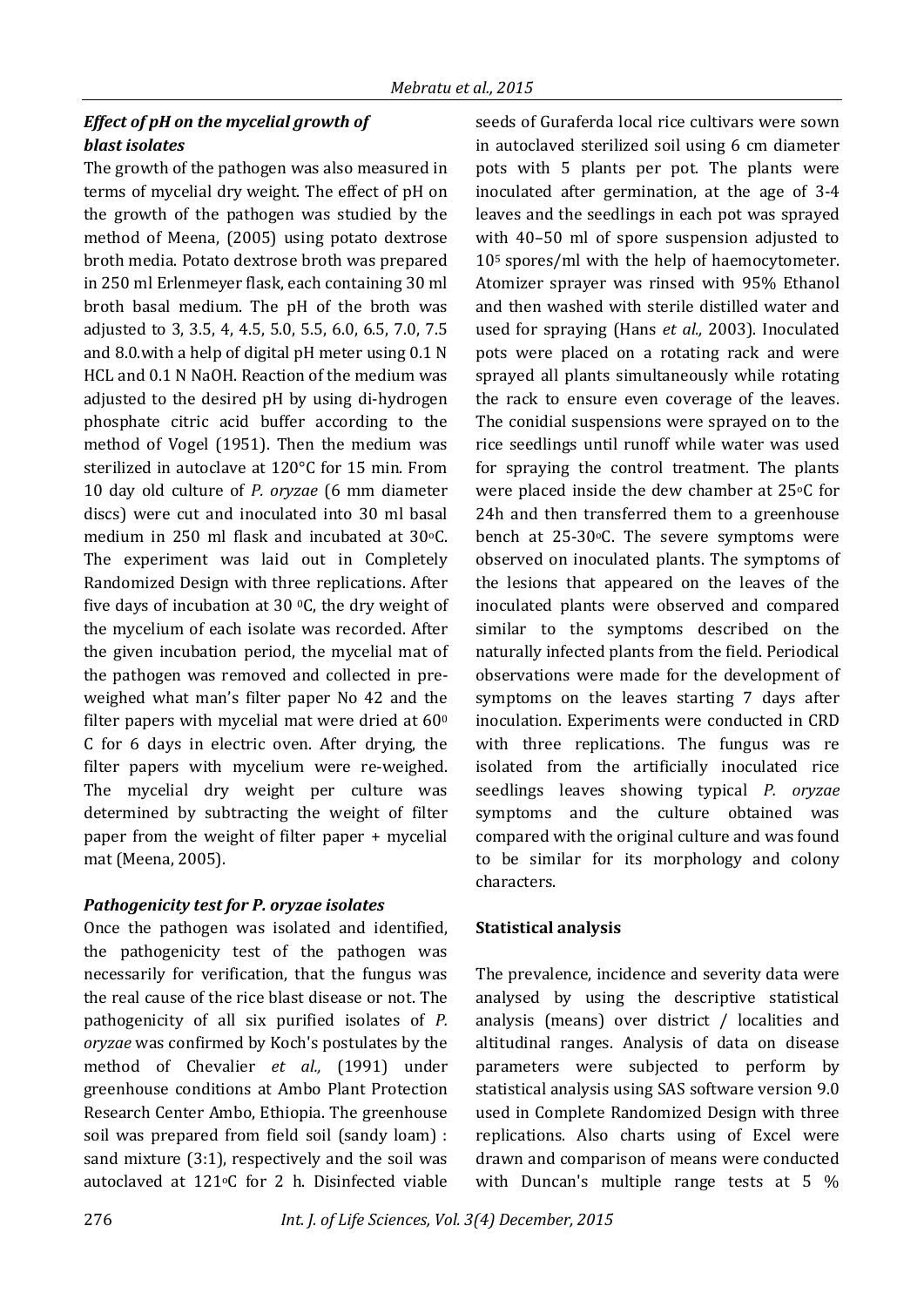statistical probability level to examine mean statistical differences among treatments.

#### **RESULTS AND DISCUSSION**

#### **Assessment of blast disease intensity**

During the survey, the rice blast was observed on 100% of all the 90 rice cultivated inspected fields at variable levels (Table 2). The results of the assessment revealed that the intensity (incidence and severity) of the disease vary from slight to high intensity depending on the agro-ecological and cultivars differences. The incidence of rice blast in six different localities varied from 42.01 to 85.69%. The highest mean incidence of rice blast was recorded in Otuwa (85.69%) followed by Berji (75.5 %), while the lowest was recorded in Argoba locality (42.01%).The overall mean incidence for the six localities of three districts of South west of Ethiopia (SNNPRS) was reached 65.68% (Table 2). Likewise, blast severity also showed similar trend as that of incidence in the six localities. The highest severity was recorded in Otuwa locality with range of 8.88 - 88.8 % and mean severity values of 55.7%. This was followed by Berji locality, with a range of 22.22 - 84.4% and mean severity of 55.4% while the lowest severity was recorded in Argoba locality with range of 2.22-73.33% and means severity values of 33.62%. The overall mean severity for the six localities in three districts of the South west SNNPRS reached 47.15% (Table 2). The assessment of blast disease showed that the disease incidence and severity were varied from field to field and locality to locality due to the different geographical and environmental conditions prevailing in each locality. All the assessed six localities were exhibited 100 % blast disease prevalence. This indicated that the rice blast disease was occurred over all areas found in selected localities.

Among the fields inspected, 100 % of the fields assessed were found at altitudes below 1500 m. a.

s. l. (lowlands agro ecology). The prevalence of the blast disease was recorded at the lowland elevation agro ecology zone (1107-1423 m. a. s. l.). In a similar way, at the altitude of 1107 - 1290 m. a. s. l., the incidence of the rice blast disease recorded 85.6, 75.5 and 48.4% and severity of the rice blast disease was 55.7, 55.4 and 48.4%. At the altitude of 1327-1423 m. a. s. l., the incidence of the rice blast disease were 66.5, 54.6 and 42.01% and severity of the rice blast disease were 47.7, 42.07 and 33.6%. This result showed that blast severity and incidence was increased with decreased altitude range but lower severity and incidence was observed with increased altitude (Table 3). The higher incidence and severity was recorded in Guraferda district but the lowest incidence and severity was recorded in Gimbo district. WARDA, (2004) reported that the incidence/severity of rice blast varies across different locations and cultivars in different years and blast was prevalent and severe in the rice plants at the vegetative stage. Nutsugah (1997) and Nutsugah and Twumasi (2001) identified the disease as a serious threat to rice production in Ghana. The incidence and severity of blast across rice growing areas in Ghana have been surveyed and areas of low - high blast incidence were identified Nutsugah and Twumasi (2001).

## **Prevalence, incidence and severity of blast disease across rice cultivars**

The assessment of incidence and severity of blast disease revealed that varied depends on cultivars. The most dominant cultivar grown by the farmers in the South west of Ethiopia was Guraferda local but the other cultivars were recently introduced which were grown in few farmers fields, private sector farm and Bonga Agricultural Research Center (Table 4). During the assessment, cultivars such as Guraferda local, Getachew, Hidassie, Tana, Andassa and Suparica-1 were scored highest incidence and severity of blast disease whereas cultivars such as Nerica -3, Nerica -4, Nerica -12 and Kokit were scored lowest incidence and severity (Table 4).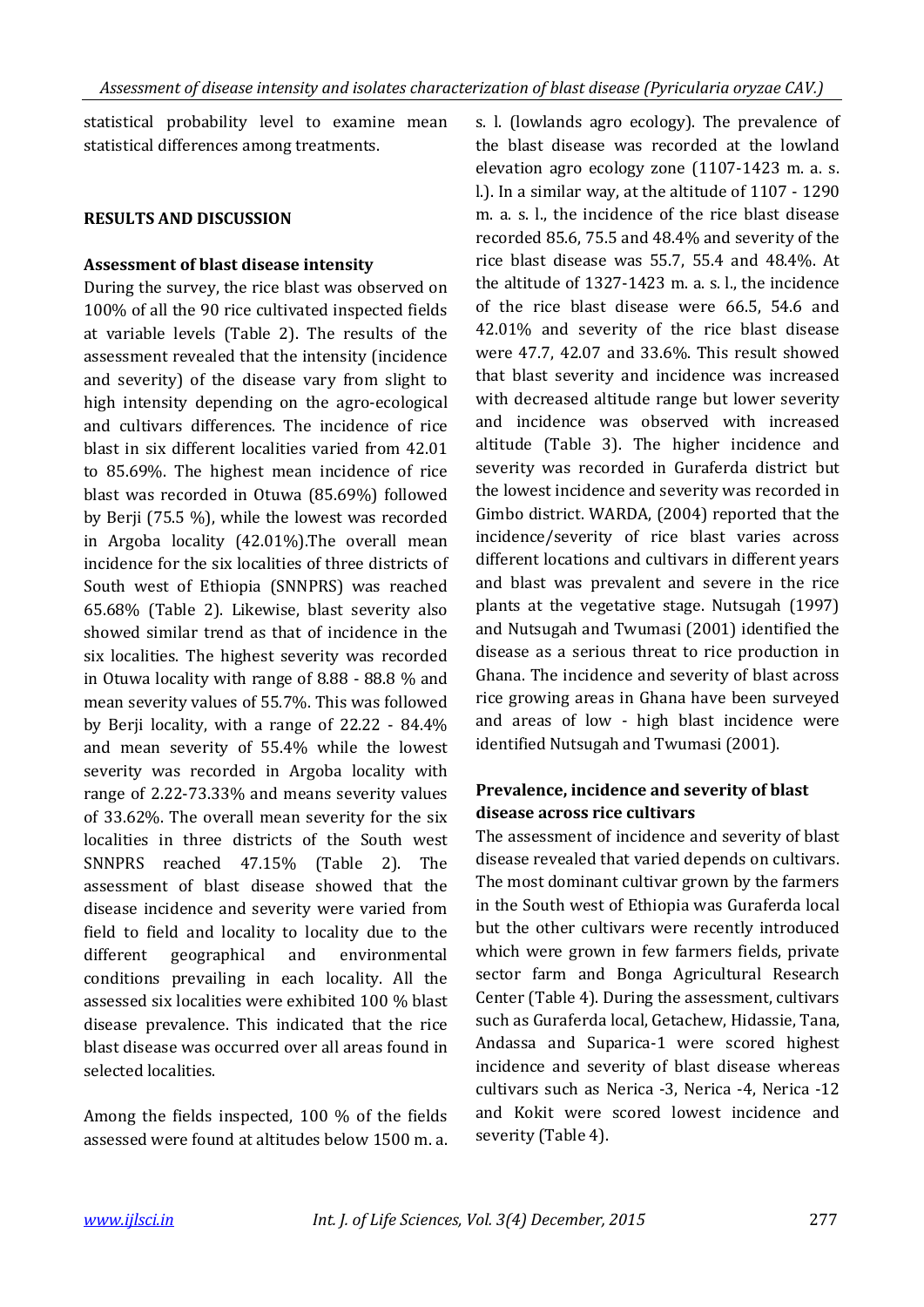|               | <b>Blast survey areas</b> |                      | No. of<br>fields |        | <b>Infected Prevalence</b> | Incidence (%) |       | Severity (%) |       |  |
|---------------|---------------------------|----------------------|------------------|--------|----------------------------|---------------|-------|--------------|-------|--|
| Zone          | <b>District</b>           | Localities inspected |                  | fields | (%)                        | Range         | mean  | Range        | mean  |  |
|               |                           | Otuwa                | 15               | 15     | 100                        | 41.48-100     | 85.69 | 8.88-88.88   | 55.70 |  |
|               |                           | Berji                | 15               | 15     | 100                        | 34.6-100      | 75.5  | $22.22 -$    | 55.40 |  |
| <b>B.Maji</b> | Guraferda                 |                      |                  |        |                            |               |       | 84.44        |       |  |
|               |                           | Kuja                 | 15               | 15     | 100                        | 30.56-100     | 69.8  | 13.33-       | 48.44 |  |
|               |                           |                      |                  |        |                            |               |       | 84.44        |       |  |
| Sheka         | Yeki                      | Alamo                | 15               | 15     | 100                        | 0.606-100     | 54.61 | 2.22-91.11   | 42.07 |  |
| Kaffa         | Gimbo                     | Choba                | 15               | 15     | 100                        | $0 - 100$     | 66.5  | $0 - 82.22$  | 47.70 |  |
|               |                           | Argaoba              | 15               | 15     | 100                        | 1.85-100      | 42.01 | 2.22-73.33   | 33.62 |  |
| Total         |                           |                      | 90               | 90     |                            |               |       |              |       |  |
| Mean          |                           |                      | 15               | 15     | 100                        | 18.18-100     | 65.68 | 8.28-81.85   | 47.15 |  |

**Table 2: Prevalence, incidence and severity of blast disease in rice cultivated fields at six localities of South west Ethiopia.**

## **Table 3: Prevalence, incidence and severity of blast disease in rice cultivated fields across altitude range in districts.**

| Altitude range<br>(m) | No. of fields<br>inspected | Infected fields | Prevalence<br>$(\%)$ | Incidence $(\%)$ | Severity (%) |
|-----------------------|----------------------------|-----------------|----------------------|------------------|--------------|
| 1107-1223             | 15                         | 15              | 100                  | 85.69            | 55.70        |
| 1163-1277             | 15                         | 15              | 100                  | 75.5             | 55.40        |
| 1144-1290             | 15                         | 15              | 100                  | 69.8             | 48.44        |
| 1327-1405             | 15                         | 15              | 100                  | 54.61            | 42.07        |
| 1367-1389             | 15                         | 15              | 100                  | 66.5             | 47.70        |
| 1387-1423             | 15                         | 15              | 100                  | 42.01            | 33.62        |
| Mean                  | 15                         | 15              | 100                  | 65.68            | 47.15        |

## **Table 4: Prevalence, incidence and severity of blast disease in rice cultivars fields.**

| <b>Cultivars</b> | <b>Fields inspected</b> | Prevalence (%) | Incidence (%) | Severity (%) |
|------------------|-------------------------|----------------|---------------|--------------|
| Kokit            | $\mathbf{1}$            | 100            | 24.6          | 3.33         |
| Hidassie         |                         | 100            | 91            | 78.34        |
| Suparica-1       | $\mathbf{1}$            | 100            | 83.3          | 73.4         |
| Nerica-3         | 3                       | 100            | 20.7          | 2.6          |
| Nerica-4         | 12                      | 100            | 23            | 2.6          |
| Andassa          | 1                       | 100            | 87.6          | 60.2         |
| Tana             | $\mathbf{1}$            | 100            | 92.2          | 75.4         |
| Getachew         | $\mathbf 1$             | 100            | 94.6          | 80.2         |
| fofi3737         | $\mathbf{1}$            | 100            | 74            | 47.03        |
| fofi3730         | $\mathbf{1}$            | 100            | 81.6          | 54.2         |
| Guraferda local  | 76                      | 100            | 96.7          | 86.3         |
| Nerica 12        | $\mathbf 1$             | 100            | 18.9          | 2.2          |
| Mean             |                         |                | 65.68         | 47.15        |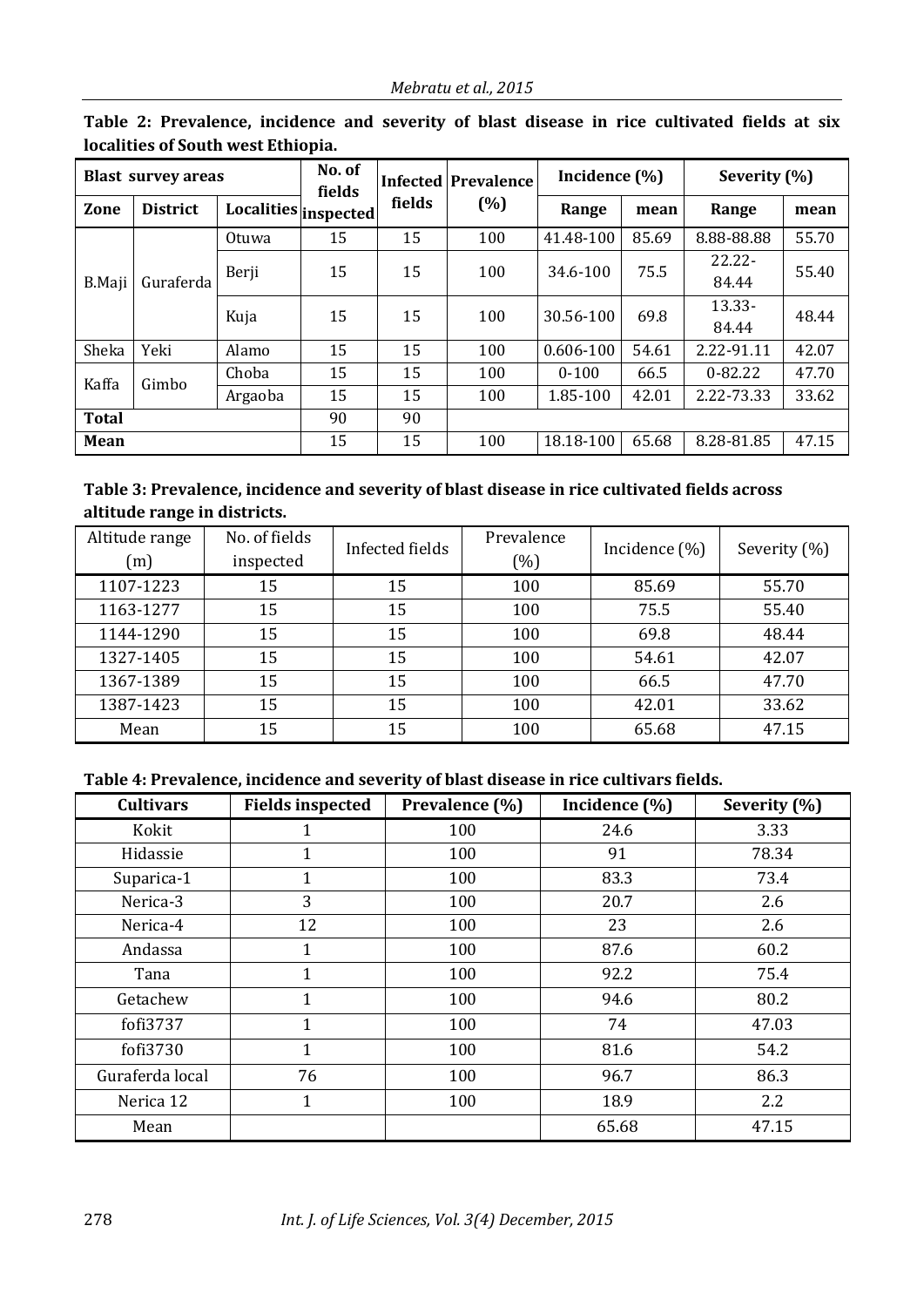## **CHARACTERIZATION OF THE RICE BLAST ISOLATES**

## *Evaluation of different culture media on sporulation of blast isolates*

Sporulation of each *P. oryzae* isolate on 14th day of different media showed significant differences between isolates. Totally six *Po* isolates (*Po*12, *Po* 28, *Po* 41, *Po* 55, *Po* 72 and *Po* 85) were identified from 90 blast samples based on growth characteristics of the test pathogen and geographical location of the origin of the isolate. All the six *Po* isolates were observed good sporulation on media of oat meal agar (OMA) and also good sporulation was observed on rice flour agar (RFA) for the following four isolates *Po* 12, *Po* 28, *Po* 41, and *Po* 85. The fair sporulation was observed on RFA media for the isolates of *Po* 55, and *Po* 72 and on potato dextrose agar (PDA) media for the isolates of *Po* 41, *Po* 72 and *Po* 85. The poor sporulation was recorded on PDA media on isolates of *Po* 12 and *Po* 55 and malt extract agar (MEA) media on isolates of *Po* 28, *Po* 41, *Po* 55, *Po* 72 and *Po* 85, respectively. Similar results were also reported by Afshana *et al*., (2011) and Bandyopadhyay *et al*., (2009) found that the OMA media was suitable and good for sporulation of blast isolates*.* Also, Gopal *et al*., (2012) reported that among the different media used, OMA media was found to be the best for sporulation of the blast isolates from both rice and finger millet. In the present study also among the four medias, OMA media was the good sporulation of all the six *Po* isolates viz., *Po* 12, *Po* 28, *Po* 41, *Po* 55, *Po* 72 and *Po* 85.

## *Colony growth diameter of rice blast isolates on different culture media*

The results revealed that there is a considerable variation among the colony diameter of the *P. oryzae* isolates on different solid medias (Table 5). The mean of radial growth of different isolates on different solid media, the OMA and RFA wee optimum for all the cultures of *Po* isolates. The radial growth of five *Po* isolates viz., *Po* 12 (88 mm), *Po* 72 (85.3 mm), *Po 55* (83.6 mm), *Po* 28(83.3 mm) and *Po* 41(82mm) on the 10thday showed significantly highest on OMA media followed by isolate *Po* 85 (80.3 mm). On RFA media, the highest colony growth diameter was recorded significantly in *Po* 12 isolate (86 mm) followed by the isolates of *Po* 28 (77.6 mm), *Po* 41(77 mm), *Po* 72 (76 mm) and *Po* 55 (75.6mm), whereas the *Po* 85 (55.6mm) isolate showed the least radial growth. On PDA media, the highest colony growth diameter was recorded significantly only in *Po* 85 (75.6 mm) isolate followed by the isolate of *Po* 28 (61.3 mm) whereas *Po* 55 isolate showed the least radial growth (55.3 mm). On MEA media, the highest colony growth diameter was observed significantly on isolates of *Po* 85 (59 mm) and *Po* 28 (53.3 mm) followed by the isolates of *Po* 41 (50mm) and *Po* 72 (49.6 mm) while the least growth was observed on isolates of *Po* 12 (44 mm) and *Po* 55 (44 mm). Among the four media, the maximum radial growth of the isolate was observed in OMA (88 mm) of isolate *Po* 12 followed by RFA (86 mm) of isolate *Po* 12 and the least radial growth was observed in MEA (59 mm**)** of isolate *Po* 85. Similarly, Kulkarni (1973) reported that among the solid and liquid medias, OMA was found to be good for growth of the *P. oryzae* isolates. Similar results were also reported by Afshana *et al*., (2011**)** that the OMA was suitable for growth of *P. oryzae*. The present study results were also supported by Gopal *et al*., (2012) among the different media used, OMA was found to be the best for mycelial growth of the isolates of *P. oryzae* from rice and finger millet crop plants.

## *Colony characteristics of Po isolates on the different culture media*

Significant variation among the colony characteristics of the different isolates were observed in culture plates which were collected from different localities. All the six *Po* isolates grown on four different media were observed the mycelial color, margin, pigmentation, surface texture and growth. On the OMA medium, the isolate *Po* 12 colony color was dark gray and the light gray color in the isolate *Po* 85 and off white color in isolates *Po* 12 and *Po* 72 and grayish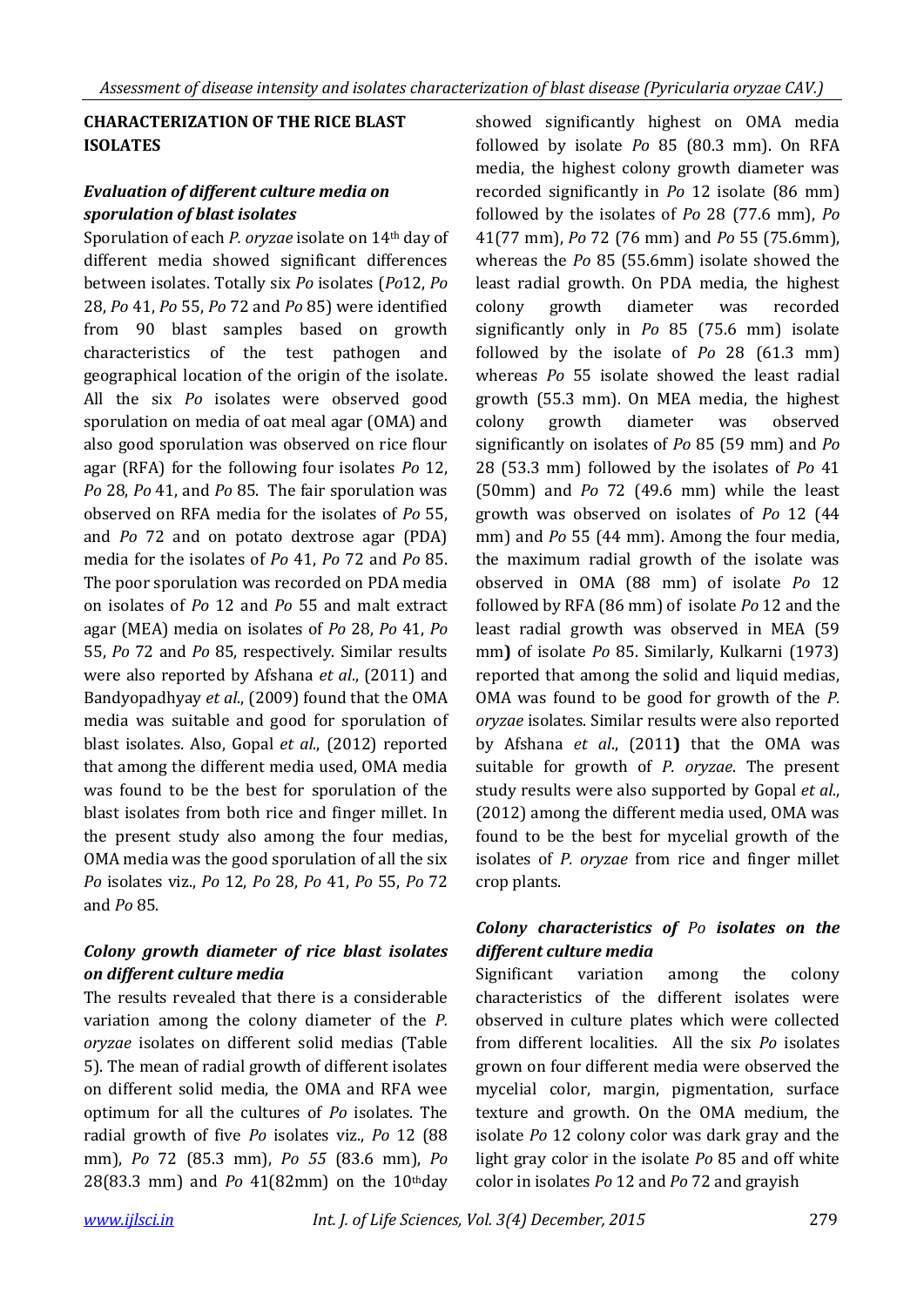*Mebratu et al., 2015*

| Isolate   |            | <b>Mean Colony diameter(mm) 10 DAI</b> | Mean         |            |         |
|-----------|------------|----------------------------------------|--------------|------------|---------|
|           |            |                                        | <b>Media</b> |            |         |
|           | <b>PDA</b> | <b>OMA</b>                             | <b>RFA</b>   | <b>MEA</b> |         |
| Po 12     | 52 E       | 88 A                                   | 86 A         | 44 C       | 67.5AB  |
| Po 28     | 61.3B      | 83.3AB                                 | 77.6B        | 53.3 AB    | 68.87A  |
| Po 41     | 53.6D      | 82 AB                                  | 77 B         | 50 B C     | 65.65B  |
| Po 55     | 47.6F      | 83.6AB                                 | 75.6B        | 44 C       | 62.7C   |
| Po 72     | 55.3C      | 85.3AB                                 | 76 B         | 49.6 BC    | 66.55AB |
| Po 85     | 75.6A      | 80.3B                                  | 55.6C        | 59A        | 67.62AB |
| Mean      | 57.56C     | 83.75A                                 | 74.63B       | 49.98D     | 66.48   |
| LSD(0.05) | 0.93       | 6.90                                   | 7.95         | 6.87       |         |
| CV(% )    | 0.91       | 4.63                                   | 5.98         | 7.73       |         |

#### **Table 5 Colony diameter of** *Po* **isolates** *on* **different solid medias**

Means followed by the same letters are not significantly different at the 5 % level by DMRT.

## **Table 6 Colony characteristics of** *Po* **isolates on different solid media**

| <b>Isolates Media</b> |            |                      |                  |                      | <b>Colony characters</b> |                  |             |
|-----------------------|------------|----------------------|------------------|----------------------|--------------------------|------------------|-------------|
|                       |            | Colony color         | Margin           | Pigmentation         | Surface texture          | Mycelial growth* | Sporulation |
| Po 12                 | <b>PDA</b> | Grey                 | Irregular black` |                      | cottony                  | Medium growth    | Poor        |
|                       | <b>OMA</b> | Dark gray            | Entire           | black                | Velvety                  | Good growth      | Good        |
|                       | <b>RFA</b> | Light Grey           | Entire           | black                | Velvety, thick           | Good growth      | Good        |
|                       | <b>MEA</b> | olive gray           |                  | Irregular Dark brown | cottony                  | Poor growth      | Poor        |
| Po 28                 | <b>PDA</b> | Grey                 | Entire           | black`               | cottony                  | Medium growth    | Fair        |
|                       | <b>OMA</b> | off white            | Entire           | black                | Velvety                  | Good growth      | Good        |
|                       | <b>RFA</b> | Light Grey           | Entire           | black                | Velvety, thick           | Good growth      | Good        |
|                       | <b>MEA</b> | olive gray           |                  | Irregular Dark brown | cottony                  | Medium growth    | Poor        |
| Po 41                 | <b>PDA</b> | Grey                 | Entire           | black                | cottony                  | Medium growth    | Fair        |
|                       | <b>OMA</b> | Grayish Black Entire |                  | <b>Black</b>         | Velvety                  | Good growth      | Good        |
|                       | <b>RFA</b> | <b>Light Grey</b>    | Entire           | <b>Black</b>         | Velvety, thick           | Good growth      | Good        |
|                       | <b>MEA</b> | olive gray           |                  | Irregular Dark brown | Velvety, thick           | Medium growth    | Poor        |
| Po 55                 | <b>PDA</b> | Grey                 | Irregular black` |                      | cottony                  | Poor growth      | Poor        |
|                       | <b>OMA</b> | Grayish Black Entire |                  | <b>Black</b>         | Velvety                  | Good growth      | Good        |
|                       | <b>RFA</b> | Light Grey           | Entire           | <b>Black</b>         | Velvety, thick           | Good growth      | Fair        |
|                       | <b>MEA</b> | olive gray           |                  | Irregular Dark brown | cottony                  | Poor growth      | Poor        |
| Po 72                 | <b>PDA</b> | Light greyish        | Irregular black` |                      | cottony                  | Medium growth    | Fair        |
|                       | <b>OMA</b> | off white            | Entire           | <b>Black</b>         | Velvety                  | Good growth      | Good        |
|                       | <b>RFA</b> | Light Grey           | Entire           | <b>Black</b>         | Velvety, thick           | Good growth      | Fair        |
|                       | <b>MEA</b> | olive gray           |                  | Irregular Dark brown | Velvety, thick           | Poor growth      | Poor        |
| Po 85                 | <b>PDA</b> | Grey                 | Entire           | black                | cottony                  | Good growth      | Fair        |
|                       | <b>OMA</b> | Grayish Black Entire |                  | <b>Black</b>         | Velvety                  | Good growth      | Good        |
|                       | <b>RFA</b> | Light Grey           | Entire           | Black                | Velvety, thick           | Medium growth    | Good        |
|                       | <b>MEA</b> | olive gray           |                  | Irregular Dark brown | Velvety, thick           | Medium growth    | Poor        |

\*Growth (mean colony diameter)

Good = 75-90 mm

Moderate = 56-75 mm

Low/poor = <56 mm (Narendra, 2006).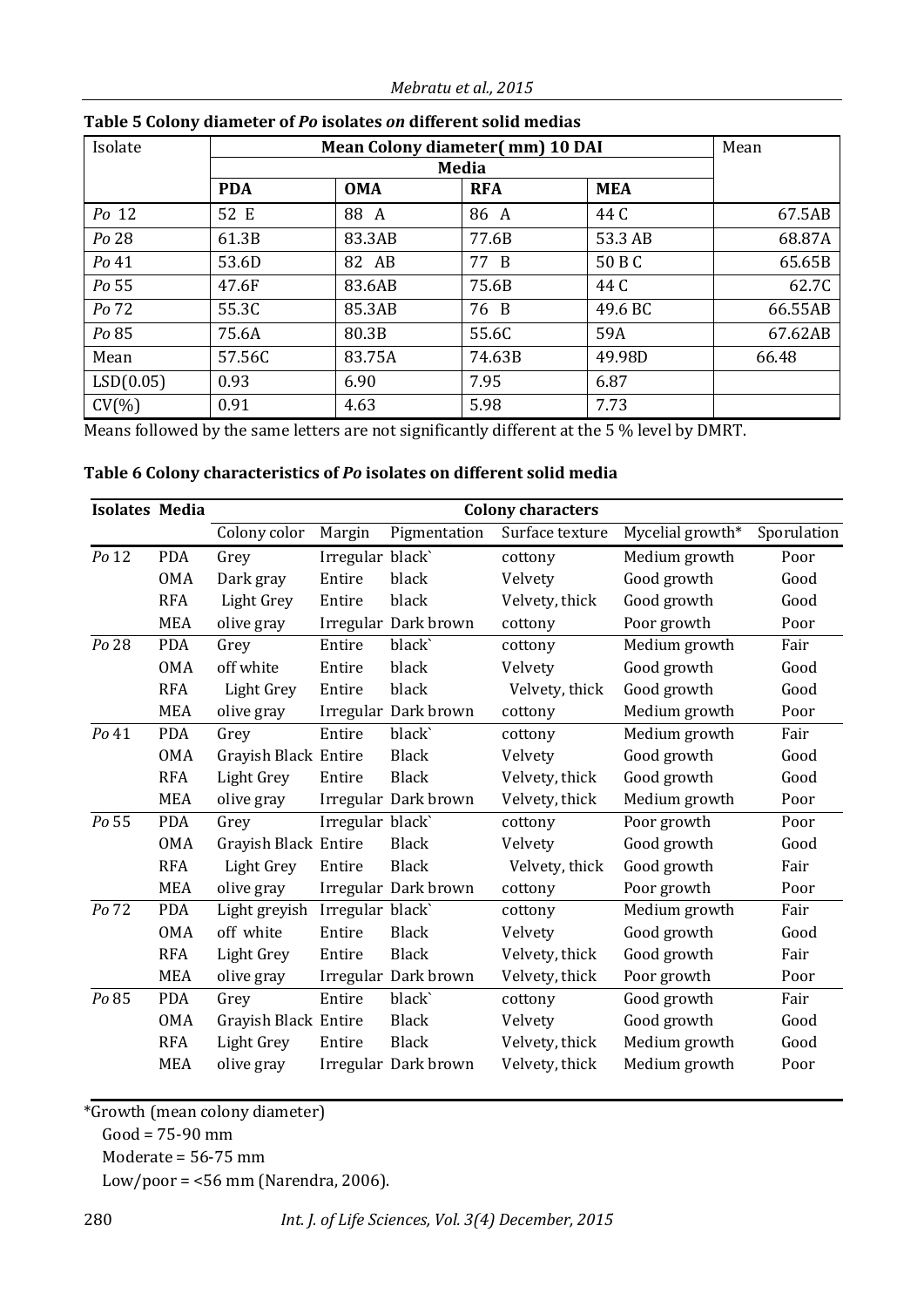black color in the other three isolates, *Po* 41, *Po* 55 and *Po* 85 were noticed. Colony of all the isolates margins were entire and the pigmentation was black, velvety in surface texture and good in growth. On the RFA medium, the colony of all the isolates were light gray in color, entire in margin, black in pigmentation, velvety and thick in surface texture and good in growth. On the MEA media, the colony of all the isolates were olive gray in color, irregular in margin, and dark brown in pigmentation. The isolates of *Po* 12, *Po* 28 and *Po* 55 were cottony surface texture whereas the other three isolates (*Po* 41, *Po* 72 and *Po* 85) were velvety and thick in surface texture. The colony of isolates, *Po* 28, *Po* 41 and *Po* 55 were medium in growth whereas the other isolates (*Po* 12, *Po* 55 and *Po* 72) were poor in growth. On the PDA media, the colony of the five isolates (*Po* 12, *Po* 28, *Po* 41, *Po* 55 and *Po* 85) wee gray in color whereas the isolate *Po* 85 was light gray. The colony margin of the isolates of *Po* 12, *Po* 55 and *Po* 72 were irregular while the other three isolates, *Po*28, *Po*41 and *Po*85 margins were regular. All the isolates pigmentations were observed black in color and the surface texture were noticed cottony. The isolate, *Po*85 was observed good growth and the isolates of *Po* 12, *Po* 28, *Po* 41, *Po* 55 and *Po* 72 were medium in growth whereas the isolate *Po*72 was poor in growth (Table 6).

Similarly, Meena (2005) also reported that the colony characteristics of *Po* isolates on OMA media showed greyish black and entire colony margin and also showed both irregular and entire colony margins of some isolates on PDA medium. Bandyopadhyay, (2009) was reported that the OMA media produced off-white, good and regular mycelial growth. These results also agreed with Gopal *et al*, (2012) in rice blast isolates of the color of colony showed grey and black grey for the finger millet isolates on OMA medium. The present study results were also supported by Arunkumar and Singh (1995) that the *Po* isolates showed best performance in OMA for the rate of colony growth. Agarwal *et al*., (1989) and

Vanaraj, (2013) stated that the colony color of *Po*  isolates were appeared grey on PDA medium. Mew and Misra (1994) reported that the colonies of *Po* isolates on PDA medium showed blackish in pigmentation. Also in this present study, the pigmentation color was observed black. Mew and Gonzales, (*2002)* indicated that the *P. oryzae*  pathogen colonies on PDA medium grow very slowly and colony on the reverse side of the agar plates were black.

## *Conidial characteristics of rice Po isolates*

The morphological characteristics of six different isolates of *Po* on OMA only were observed. The results showed that all of the conidia in each isolate was pyriform in shape, base rounded, apex narrowed, two-septate, with three celled observed in isolates of *Po* 28, *Po* 55, *Po* 72 and *Po* 85 and one-septate with two celled was observed in isolates of *Po* 12 and *Po* 41. The conidium in each isolate was observed hyaline to pale olive colors. Among the different isolates, the morphological variability in respect to conidia length and width were also observed significantly. The observed conidial length was varied from 14.5-26.5μm. The maximum length of the conidia was recorded in isolates of *Po* 55 (24.73 μm), *Po* 12 (23.5 μm) and *Po* 41 (21.66 μm) followed by isolates of *Po* 28 (19.96 μm) and *Po* 72 (18.93μm) and shortest conidia was observed in *Po* 85 isolate (18.6μm). The observed conidial width was varied from 5.1-8.3 μm. The maximum width of the conidia was observed on the *Po* isolates of *Po* 28 with (7.86 μm) and *Po* 72 (7.59 μm) followed by *Po* 12 (6.56μm) whereas the narrowest width was observed in isolates of *Po* 85 (6.04 μm), *Po* 41 (6.03μm) and *Po* 55 (5.96 μm), respectively (Table 7). Ono and Nakazato, (1958) observed that the size of conidia of *P. oryzae* varied with the culture media. The sizes as well as shape of the spores and colonies of filamentous fungi are the most important factors in fungal identification. The present study results were also supported by the other workers (Mew and Gonzales 2002; Meena 2005 and Afshana *et al.,* 2011).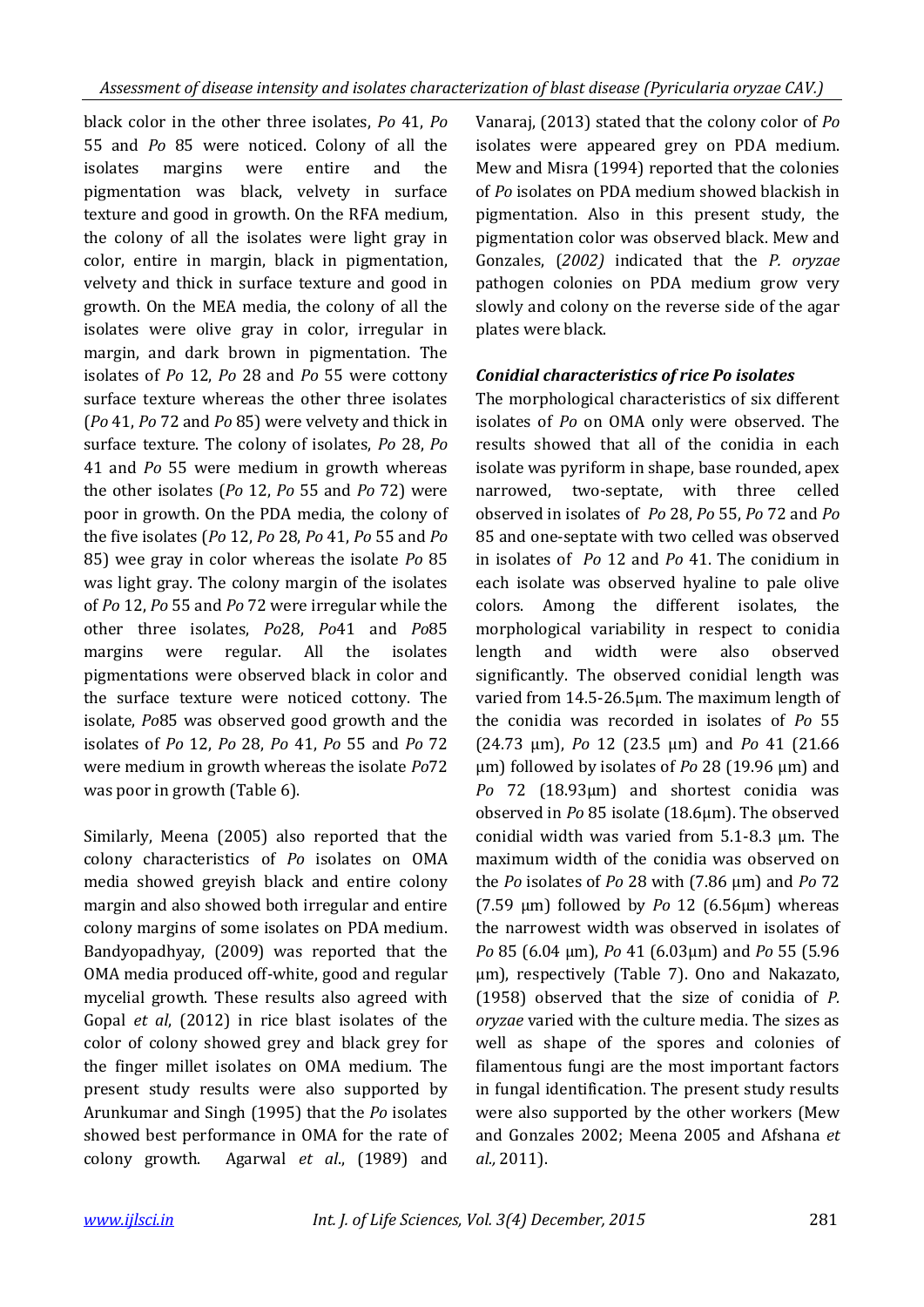| <b>Isolate</b> |                       |                       |              |        | <b>Conidial characteristics</b> |                       |                     |
|----------------|-----------------------|-----------------------|--------------|--------|---------------------------------|-----------------------|---------------------|
|                |                       | Conidial Size (in µm) |              |        | Conidial                        | <b>Conidial color</b> | <b>Septation of</b> |
|                | Length                |                       | Width        |        | shape                           |                       | conidia             |
|                | Mean<br>Range         |                       | Range        | Mean   |                                 |                       |                     |
| Po 12          | 21.3-25.1             | 23.5AB                | $6.2 - 7.01$ | 6.56BC | Pyriform                        | hyaline to pale olive | 1-septate, 2 celled |
| Po 28          | 17.6-22               | 19.96BC               | $7.5 - 8.3$  | 7.86A  | Pyriform                        | hyaline to pale olive | 2-septate,3 celled  |
| Po 41          | 19.4-23.1<br>21.66ABC |                       | $5.5 - 7$    | 6.03C  | Pyriform                        | hyaline to pale olive | 1-septate, 2 celled |
| Po 55          | 22.3-26.5<br>24.73A   |                       | $5.1 - 6.7$  | 5.96C  | Pyriform                        | hyaline to pale olive | 2-septate,3 celled  |
| Po 72          | 16.7-21.3             | 18.93BC               | $7.2 - 8.25$ | 7.59AB | Pyriform                        | hyaline to pale olive | 2-septate,3 celled  |
| Po 85          | 14.5-21.01            | 18.60C                | $5.8 - 6.5$  | 6.04C  | Pyriform                        | hyaline to pale olive | 2-septate, 3 celled |
| Grand mean     |                       | 21.23                 |              | 6.67   |                                 |                       |                     |
| <b>LSD</b>     |                       | 4.33                  |              | 1.07   |                                 |                       |                     |
| $(0.0)\%$      |                       |                       |              |        |                                 |                       |                     |
| CV(%)          |                       | 11.46                 |              | 9.02   |                                 |                       |                     |

## **Table 7: Conidial characteristics of** *Po* **isolates**

| Table 8: Effect of different temperatures on the mycelial growth of Po isolates grown on |  |
|------------------------------------------------------------------------------------------|--|
| PDA media                                                                                |  |

| <b>Isolate No.</b> | Mean Colony diameter (mm) at different temperature levels in( °C) |          |                 |         |        |       |    |         |  |  |  |
|--------------------|-------------------------------------------------------------------|----------|-----------------|---------|--------|-------|----|---------|--|--|--|
|                    | 15                                                                | 20       | 25              | 30      | 35     | 40    | 45 | Mean    |  |  |  |
| Po <sub>12</sub>   | 13.33B                                                            | 27.66AB  | 44.66C          | 56ABC   | 30.66A | 5.66B | NG | 25.424C |  |  |  |
| Po 28              | 16.66AB                                                           | 27.66AB  | 38.66D          | 52C     | 30.66A | 7AB   | NG | 24.663C |  |  |  |
| $Po$ 41            | 18.33A                                                            | 25.33ABC | 54.33A          | 57.66AB | 32.66A | 8.66A | NG | 28.139A |  |  |  |
| Po 55              | 14.33AB                                                           | 28A      | 44C             | 60.33A  | 32.66A | 7AB   | NG | 26.617B |  |  |  |
| Po 72              | 13.66B                                                            | 22C      | 50 <sub>B</sub> | 55.33BC | 30A    | 6B    | NG | 25.284C |  |  |  |
| Po 85              | 12.66B                                                            | 24BC     | 41.66CD         | 59.33AB | 32.66A | 6.66B | NG | 25.281C |  |  |  |
| Mean               | 14.83E                                                            | 25.77D   | 45.55B          | 56.77A  | 31.55C | 6.83F | G  |         |  |  |  |
| LSD(0.05%)         | 3.97                                                              | 3.48     | 3.35            | 4.31    | 3.88   | 1.77  |    |         |  |  |  |
| CV(%)              | 15.07                                                             | 7.59     | 4.13            | 4.27    | 6.92   | 14.63 |    |         |  |  |  |

In a column, means followed by a same letters are not significantly different at the 5 % level by DMRT.

**Effect of temperature on growth of** *Po* **isolates**

Temperature is one of the most important physical environmental factors for regulating the growth and reproduction of *P. oryzae* isolates. The effects of different temperatures on the mycelial growth of six *Po* isolates were studied. The results showed that the colony diameter of each *Po* isolates on the 5th day after inoculation on different temperature levels showed significantly differences between different temperatures and isolates. Among the six different isolates, the radial growth of isolates of *Po* 55 (60.33 mm), *Po* 85 (59.33 mm), *Po*  41(57.66 mm) and *Po* 12 (56 mm) on the 5th day after inoculation were significantly highest on the temperature level of 30oC followed by the *Po*72

isolate with 55.33 mm whereas the minimum growth was recorded at *Po* 28 isolate with 52mm (Table 8).

At the temperature level of  $25\degree$ C, among the six different isolates, *Po* 41 isolate colony radial growth on the 5th DAI was significantly highest (54.33 mm) over the other isolates followed by the *Po* 72 isolate (50mm), whereas the minimum growth was recorded in isolate of *Po* 28 (38.66 mm) (Table 8). On the temperature level of  $35°C$ , the radial growths of all isolates were not observed significantly difference between them. Minimum growth was observed in temperature level of 40°C and 45°C. At the temperature of 40°C the different isolates of radial growth, *Po* 41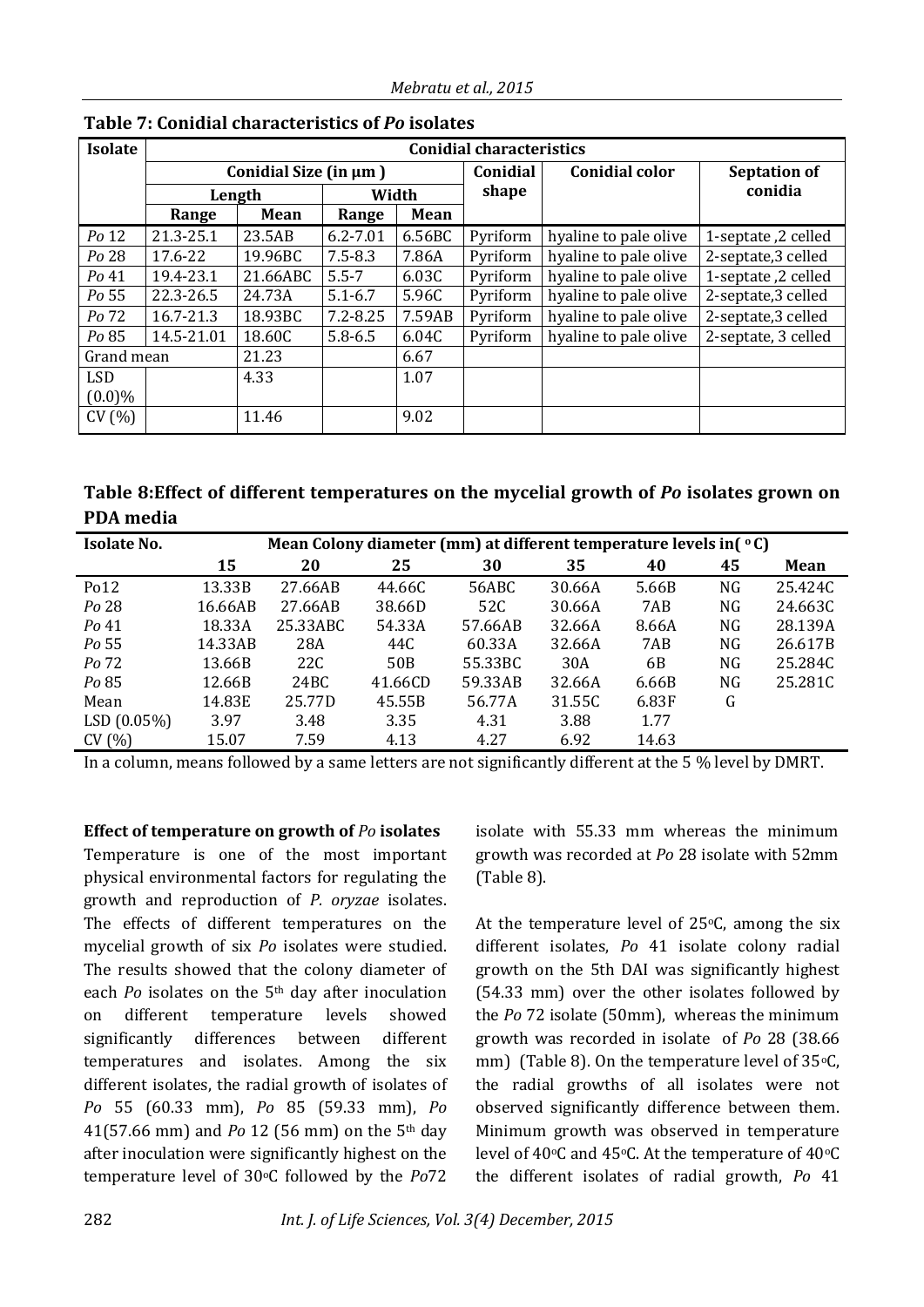| (Pyricularia org. Assement CAV) Assessment orysine CAV). Assessing to an isolate industance the cons |
|------------------------------------------------------------------------------------------------------|
|------------------------------------------------------------------------------------------------------|

Ē

|                                                                                                                              | Mean                     | 108.11B                  | 102.69C | 102.05C | 101.20C | 102.20C            | 112.90A  |         |           |         | isolate was significantly highest (0.00 mill) over<br>the other isolates followed by the isolates of<br>Po28 (7), Po55 (7), Po 85 (6.66), Po 72 (6.66)<br>and Po 12 (5.66 mm) but all the six isolates were                                                                |     |
|------------------------------------------------------------------------------------------------------------------------------|--------------------------|--------------------------|---------|---------|---------|--------------------|----------|---------|-----------|---------|----------------------------------------------------------------------------------------------------------------------------------------------------------------------------------------------------------------------------------------------------------------------------|-----|
|                                                                                                                              | $\infty$                 | 2.66B<br>3               | 28.66B  | 33.66AB | 31.33B  | 32.33A             | 38A      | 32.77H  | 5.06      | 8.68    | not grown on the temperature level at 45°C. The<br>ideal temperature range for the maximum<br>growth of different isolates of P. oryzae was                                                                                                                                |     |
|                                                                                                                              | 7.5                      | 89.66B                   | 93.33A  | 94A     | 95.66A  | 85C                | 85.66C   | 90.55E  | 2.93      | 1.82    | observed from 25°C to 30°C temperature levels<br>5 % level by DMRT<br>followed by temperature levels of 35°C and 20°C<br>and the minimum mycelial growth was recorded                                                                                                      |     |
|                                                                                                                              | $\overline{ }$           | 206.66B                  | 184.33C | 171D    | 180C    | 164.66E            | 216.66A  | 187.22C | 6.26      | 1.88    | at the temperature levels of 15°C, 40°C and 45°C.<br>The mycelial growths of different P.oryzae<br>isolates were highly suppressed at temperatures<br>of 15°C, 40°C and 45°C. It was observed that                                                                         |     |
| at different pH level                                                                                                        | 6.5                      | 323.33A                  | 304.66B | 281.33C | 309.66B | 18.33A<br>$\infty$ | 318A     | 309.22A | 7.5       | 1.36    | after 20°C, the colony growth was increased and<br>attained maximum at 30°C and then start<br>reduced (Table 8). Similarly, Jamal et al., (2012)                                                                                                                           |     |
|                                                                                                                              | $\circ$                  | 249C                     | 265.33B | 293.33A | 229.33D | 284A               | 293.66A  | 269.11B | 12.6      | 2.63    | and Bahadur et al., (2013) also reported that P.<br>oryzae isolates grew at $30^{\circ}$ C was the optimum<br>temperature for mycelial growth. The present<br>study results were also supported by Meena,                                                                  |     |
| Table 9: Effect of different pH levels on the mycelial growth of Po isolates grown on PD broth media<br>mycelium weight (mg) | ς.<br>Γ                  | 5.33AB<br>$\overline{1}$ | 92C     | 109B    | 125.33A | 100.66BC           | 115.66AB | 109.66D | 14.85     | 7.61    | by the same letters are not significantly different at the<br>(2005) at the temperature of $30^{\circ}$ C was the<br>optimum temperature for the mycelia growth of<br>the Po isolates. In this study, the growth of all<br>the isolates was decreased drastically at 40°C. |     |
|                                                                                                                              | LO.                      | 84A                      | 74C     | 65D     | 60F     | 63E                | 80B      | 71F     | $\circ$   | $\circ$ | Arunkumar and Singh (1995) studied the<br>differential response of P. oryzae isolates from<br>rice, finger millet and pearl millet related with                                                                                                                            |     |
| Dry                                                                                                                          | 4.5                      | 51.66AB                  | 53A     | 39.66C  | 47.33C  | 41.66C             | 54A      | 47.88G  | 4.89      | 5.7     | temperature and they reported that all the<br>isolates exhibited maximum growth at 30°C. The<br>present study results are also in close agreement                                                                                                                          |     |
|                                                                                                                              | $\overline{\phantom{0}}$ | 19.33AB                  | 22.66AB | 21AB    | 24.33A  | 17C                | 22AB     | 21.051  | 3.16      | 8.45    | with those already reported by Hossain et al.,<br>$(2004)$ who<br>reported 30°C as<br>optimum<br>temperature for growth of P. oryzae.                                                                                                                                      |     |
|                                                                                                                              | $3.\overline{5}$         | 11ABC                    | 7.33C   | 8.66BC  | 13AB    | 14A                | 11.66ABC | 10.94J  | 4.10      | 21.1    | In a row, means followed<br>Effect of pH on the mycelial growth of Po<br>isolates grown on PD broth media<br>results<br>The<br>revealed<br>that<br>there<br>was<br>considerable variation among the dry mycelial                                                           | - a |
|                                                                                                                              | $\infty$                 | 6.66A                    | 4.33AB  | 6AB     | 4.76AB  | 3.6B               | 6.66A    | 5.33K   | 2.35      | 24.7    | weight of the different isolates on different pH<br>The<br>maximum<br>concentrations.<br>mean<br>mycelial weight was observed at pH 6.5 (309.22                                                                                                                            | dry |
| Isolates                                                                                                                     | $\mathbf{12}$<br>$P_{O}$ | Po 28                    | Po41    | Po 55   | Po 72   | $Po$ 85            | Mean     | LSD     | <b>AD</b> | $P0$ 28 | mg) followed by pH 6 (269.11 mg) and pH 7<br>(187.22 mg). But the least mean dry mycelia<br>weight was recorded at pH 3 (5.33mg), pH 3.5<br>(10.94mg), pH 4 (21.05), and pH 8 (32.77mg).                                                                                   |     |
| <u>www.ijlsci.in</u>                                                                                                         |                          |                          |         |         |         |                    |          |         |           |         | Int. J. of Life Sciences, Vol. 3(4) December, 2015                                                                                                                                                                                                                         | 283 |

## *Effect of pH on the mycelial growth of Po isolates grown on PD broth media*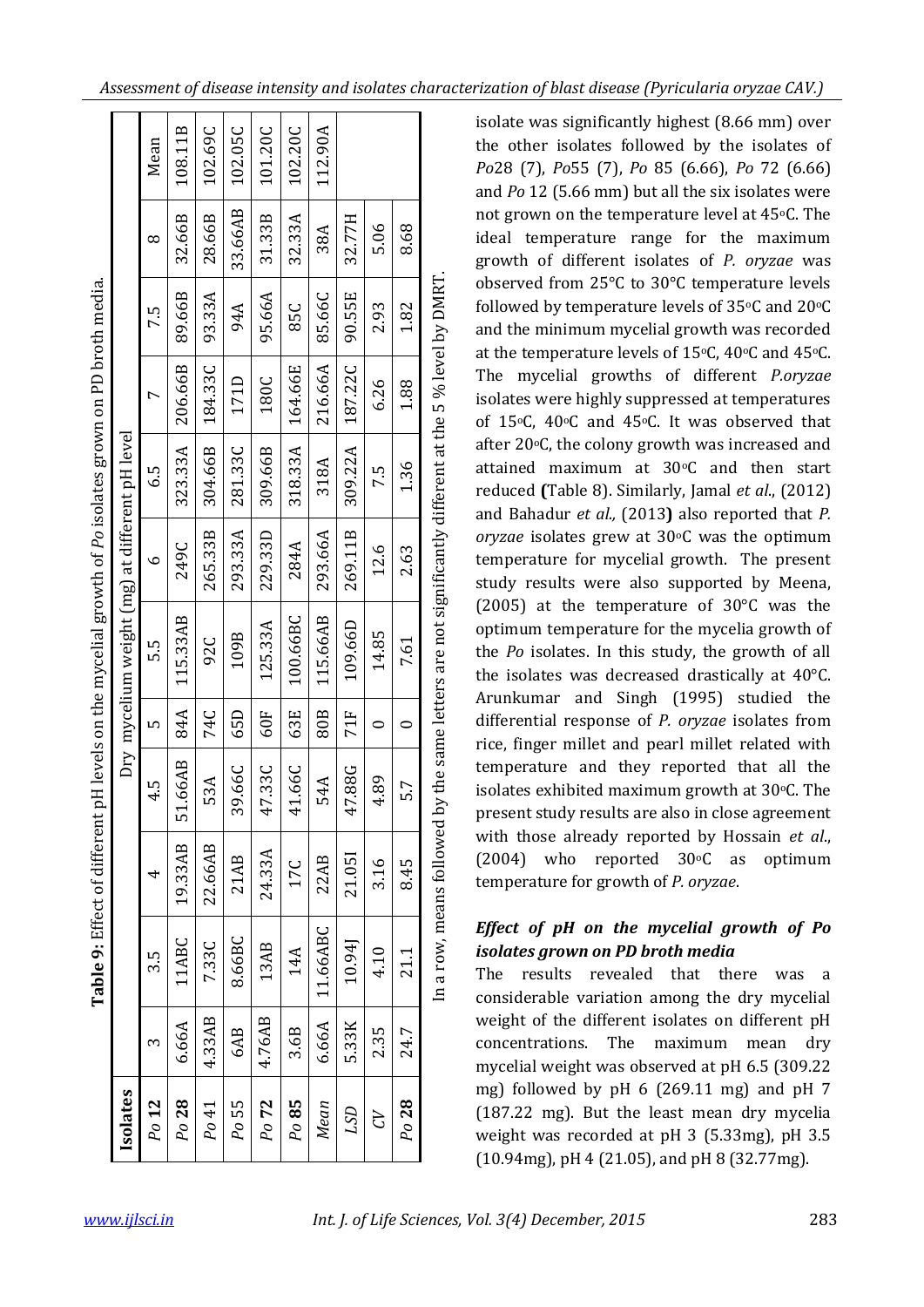The dry mycelial weight at pH 6.5 (323.3- 318mg) for isolates of *Po*12, *Po* 85 and *Po* 72 were significantly difference over the mycelial weight for other isolates. The dry mycelial weight (293.7-284mg) at pH 6 for the isolates of *Po* 85, *Po* 41 and *Po* 72 were significantly difference over the mycelial weight for other isolates (Table 9). The dry mycelial weights of *Po* isolates were significantly increased from pH 3.0 to pH 6.5 and which further start too deteriorated. The results of the present study indicated that *Po* isolates prefers pH range of 6.00- 6.50. The pH below six and above seven was observed to be hindering for the growth of *Po* isolates. Therefore, at pH 6.5 almost all *Po* isolates revealed maximum dry mycelial weight; this showed that it is an optimum pH for growth of *Po* isolates (Table 9). The present study results were also supported by Arunkumar and Singh (1995) who obtained the best growth of the *Po* isolates at pH 6.5 and Mijan Hossain (2000) reported that growth of *Po* isolates increased with increase in pH from 3.5 to 6.5. The present study results were strongly supported by Meena (2005) who reported that the growth of all the isolates at pH 6.5 was significantly superior, over other treatments and growth of all the isolates significantly increased from pH 3.0 to pH 6.5 which further started declining and the least growth was observed at pH 8.0.

# *Pathogenicity test for Po isolates*

Pathogenicity test results revealed that the disease symptoms and development of six *Po* isolates on susceptible local cultivar after inoculation with the inoculum of the test *P. oryzae*  isolates. The diamond and spindle shaped with gray center and dark brown to necrotic margins were observed on all of the rice seedlings after the 7th day of inoculation. After 7 day of inoculation, 86.66% disease incidence with 63.2 % of average disease severity was recorded in *P. oryzae* inoculated rice plants, whereas the disease was not developed in un inoculated rice plants. The *P. oryzae* isolates were re-isolated from the infected lesions and compared with the original

culture and thus Koch's postulates was proved. The re-isolation revealed that the isolated fungi from diseased rice seedlings were found to be identical with those used for artificial inoculation. Although the reaction types showed by local susceptible rice cultivar to *P. oryzae* isolates were similar in both field and greenhouse but the disease severity was more intense in the field of the selected localities. All the isolates were the causative agents for blast disease of rice. Pathogenicity test revealed that all *P. oryzae isolates* were able to infect local susceptible rice.

# **CONCLUSIONS**

The primary aim of this study was to assess the rice blast disease prevalence, incidence and severity on upland rice cultivars in the South west of Ethiopia and to characterize the rice blast pathogen isolates collected from various South West areas of Ethiopia. It was observed in all assessed localities at variable levels. The results of the assessment revealed that the incidence and severity of the blast disease varied from slight to high intensity from field to field and localities to localities depending on the agro-ecological and environmental conditions prevailing in each locality. The different culture media was evaluated based on colony diameter to get suitable media for the growth of the *Po* isolates. The different media was evaluated on their potential of sporulation of *Po* isolates and good sporulation was observed on the medium of oat meal agar for all the six isolates (*Po*12. *Po*28, *Po*41, *Po*55*, Po* 72 and *Po* 85). The ideal temperatures for the maximum growth of six Po isolates were ranged from 25°C to 30°C temperature levels. The dry mycelial weight of *Po*  isolates was significantly increased from pH 3.0 to pH 6.5 and which further start too deteriorated. It could be concluded that rice blast was the most important disease of rice cultivars in South West (SNNPRS) of Ethiopia. Suitable media, optimum temperature and pH level preferred to the mycelial growth and sporulation of the *P. oryzae* isolates and maximum mycelial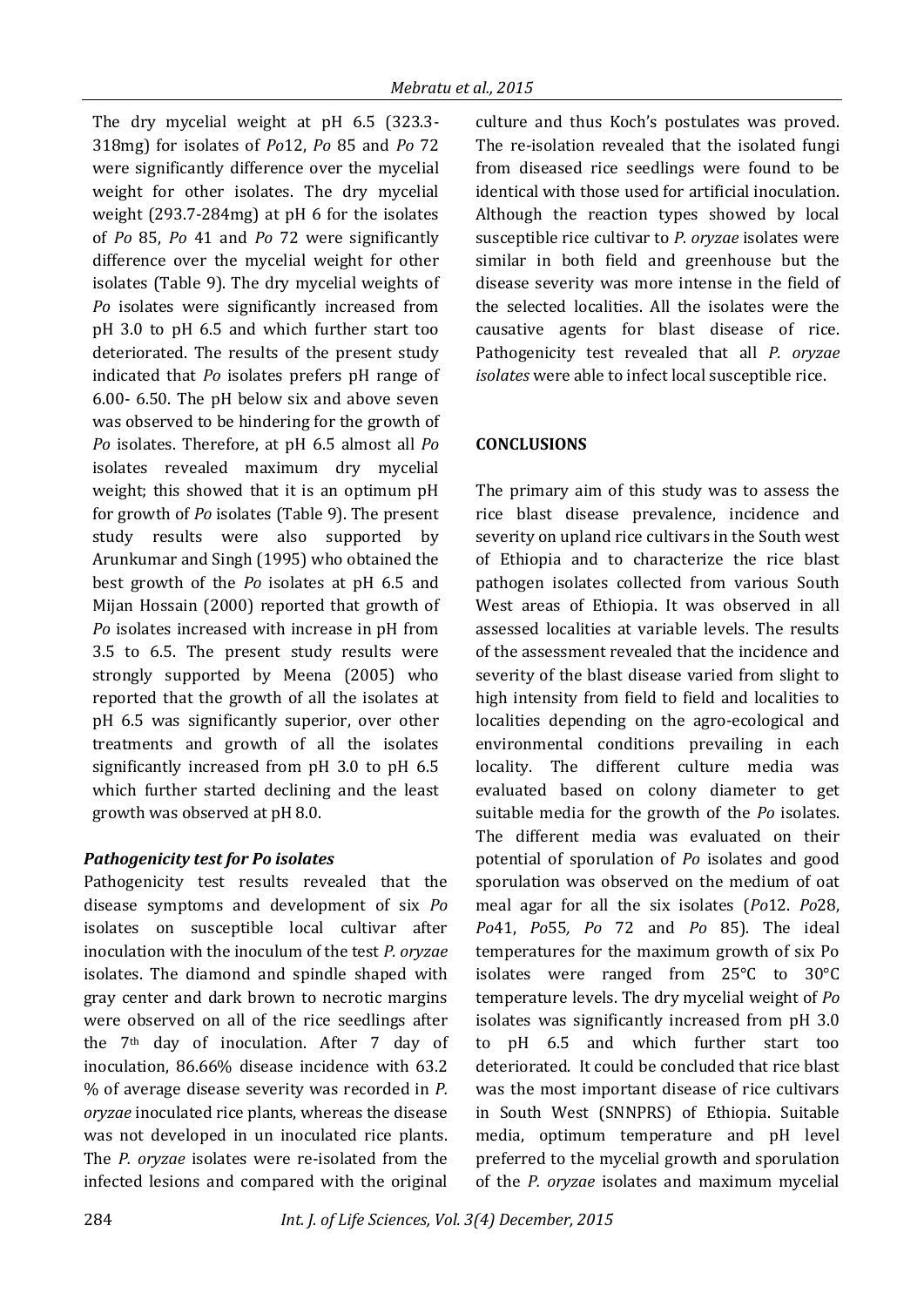growth and sporulation was found in oat meal agar medium followed by rice flour agar medium. The best mycelial growth was also found at temperature 30°C and pH 6.5 which was suitable for mycelial growth of *P. oryzae* isolates. Further studies have to be conducted to evaluate their resistance under green house and natural environmental conditions. To privilege rice production in South West (SNNPRS) of Ethiopia, these diseases that occur concurrently on rice could be manage using the resistant cultivars. Farmers and development agents should be trained in the management of rice blast disease by using resistant cultivars.

## **REFERENCES**

- Abdu S, Nonglak P, Prapa Sripichitt and Sreewongchai T (2013) Identification of blast-resistant varieties from landrace, improved and wild species of rice. *Thailand. Kasetsart J. (Nat. Sci.)* 47: 1 – 7.
- Abraham T (2008) Increasing crop production through improved plant protection - volume 1.proceedings of the 14th annual conference of the protection society of Ethiopia (PPSE), MOARD19-22 December 2006.*Addis Ababa, Ethiopia*. pp 377.
- Afshana BD, Shahijahan M, Hussain DS and Snober HB (2011) Morphological variability among various isolates of *Magnaporthe grisea* collected from paddy growing areas of Kashmir. 8(1): 45-56.
- Agrawal PC, Mortensen CN and Mathur B (1989) Seed borne diseases and seed health testing of rice. *Technical Bulletin* No.3, Phytopathological paper No. 30, CAB Int. Mycological Ins. (CMI) Kew, Surrey, UK. pp7.
- Arunkumar S and Singh RA (1995) Differential response of *Pyricularia grisea* isolates from rice, finger millet and pearl millet to media, temperature, pH and light. *Indian Journal of Mycology and Plant pathology*, 25:238-242.
- Bahadur R, Tiwari KS, Netam RS and Tiwari U (2013) Effect of different culture media, carbon source, nitrogen source, temperature and *p*H, Level on the Growth and Sporulation of *Pyricularia grisea*  isolate from finger millet*. Research Journal of Agricultural Sciences*, 4(1): 83-86.
- Bandyopadhyay J, Kumar RK, Srivastava L and Bhatt RP (2009) Effect of media on growth, sporulation, and production of perithecia of blast pathogen, *Pyricularia grisea.* Department of Genetics and Plant Breeding, India. 2(1): 37-40.
- Chevalier M, Yespinasse Y and Renautin S (1991) A microscopic study of the different classes of symptoms coded by the Vf gene in apple for resistance scab (*Venturia inaequalis*), *Plant Pathology*, 40:249-256.
- Chipili JK, Twumasi K, Dartey SK, Nutsugah S, Screenivasprasad Y, Sere Y and Dogbe W (2004) Survey of rice blast and varietal screening in Ghana. West Africa Rice Development Association, 01 BP 2551, Bouaké, Côte d.Ivoire*.* pp 49-60.
- Couch BC and Kohn LM (2002) A multilocus gene genealogy concordant with host preference indicates segregation of a new species, *Magnaporthe oryzae*, from *M. grisea*. *Mycologia*, 94, 683-693.
- EIAR/ FRG II (2012) Backing Rice Extension Rightly. FRG II Project Empowering Farmers' Innovation Series No. 4. Ethiopian Institute of Agricultural Research EIAR-JICA, Addis Ababa, Ethiopia . pp 1- 5.
- FAO (2012) FAO Rice Market Monitor, Trade and Markets Division Food and Agriculture Organization of the United Nations Volume XV - Issue No. 3: Available online at [http://www.fao.org/economic/est/publications/r](http://www.fao.org/economic/est/publications/rice-publications/rice-market-monitor) [ice-publications/rice-market-monitor.](http://www.fao.org/economic/est/publications/rice-publications/rice-market-monitor)
- Getachew G, Tesfaye Alemu and Kassahun Tesfaye (2013) First Bio-Innovate Regional Scientific Conference United Nations Conference Centre (UNCC-ECA) Addis Ababa, Ethiopia, 25-27.
- Gopal B, Hira KC, Manandhar K, Ram B, Khadka L, Sundar M and Shrestha L (2012) Study on differential response of *Pyricularia grisea* isolates from rice, finger millet and *Panicum* spp. with Local and Alien Media, and their host range*. Nepal Journal of Science and Technology*, 13: 7-14.
- Hans Y, Bonos SA, Clarke BB and Meyer WA (2003) Inoculation techniques for selection of gray leaf spot resistance in perennial ryegrass. *USGA Turfgrass and Environmental Research online*, 2:1-  $\mathbf{Q}$
- Hoang Dinh, Takahito Noda and Pham Van du (1999) Deployment of resistant varieties to blast (*Pyricularia grisea)* in the Mekong Delta. *Omon RICE*, 7: pp 133-134.
- Hossain MM, Srikant K and Hegde YR (2004) Physiological and nutritional studies on *Pyricularia grisea*, the causal agent of blast of rice. Department of Plant Pathology, University of Agricultural Sciences, Dharwad India*. Karnataka Journal of Agricultural Sciences*, 17(4): 851-853.
- International Rice Research Institute (IRRI) (1996) Standard evaluation system for rice. 4th.ed. IRRI, Manila, Phillipine.